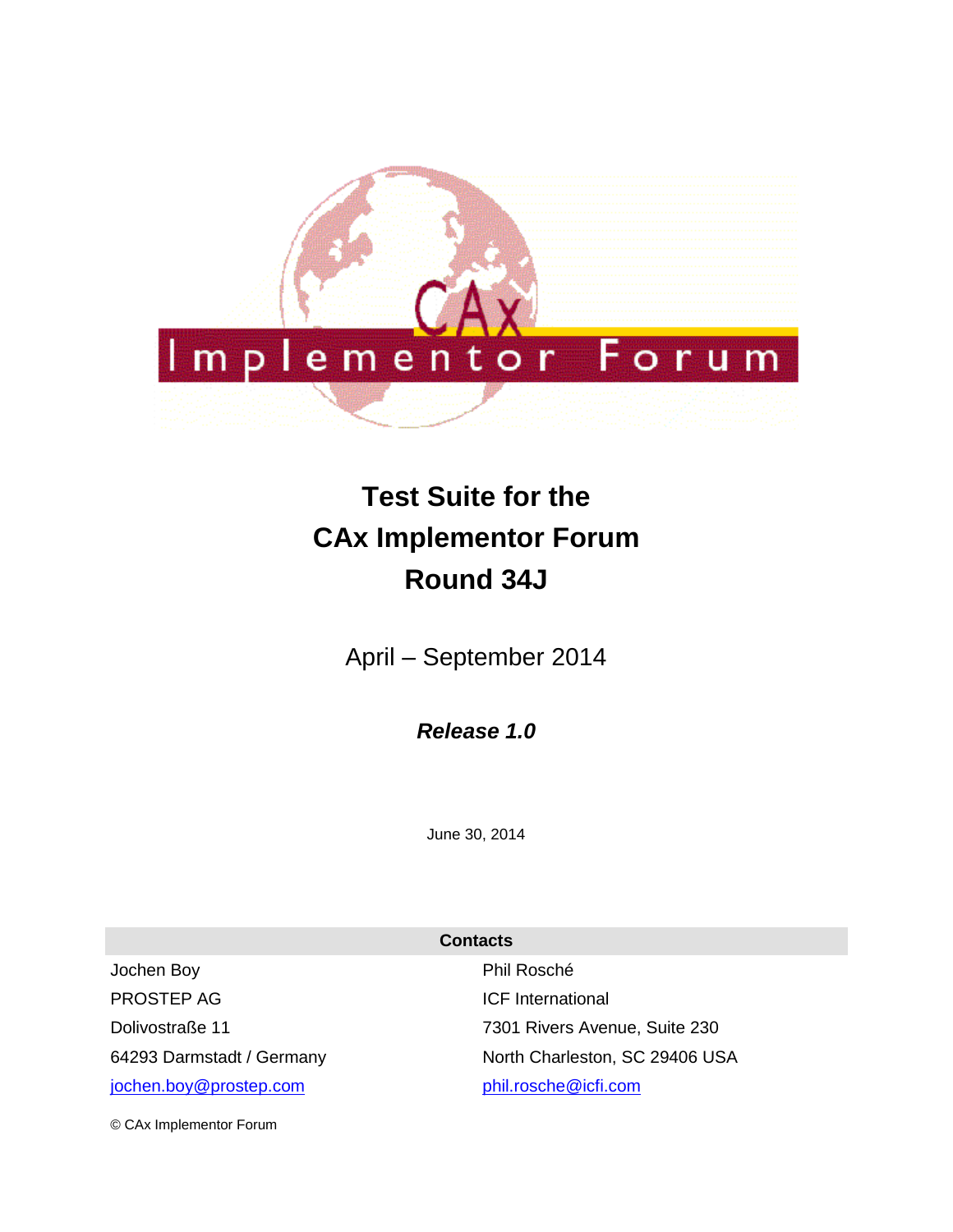

### *Table of Contents*

| $\mathbf 1$  |  |
|--------------|--|
| 1.1          |  |
| 1.2          |  |
| 1.3          |  |
| 1.4          |  |
| $\mathbf{2}$ |  |
| 2.1          |  |
| 2.2          |  |
| 2.3          |  |
| 2.4          |  |
| 2.5          |  |
| 2.6          |  |
| 3            |  |
| 3.1          |  |

## *List of Figures*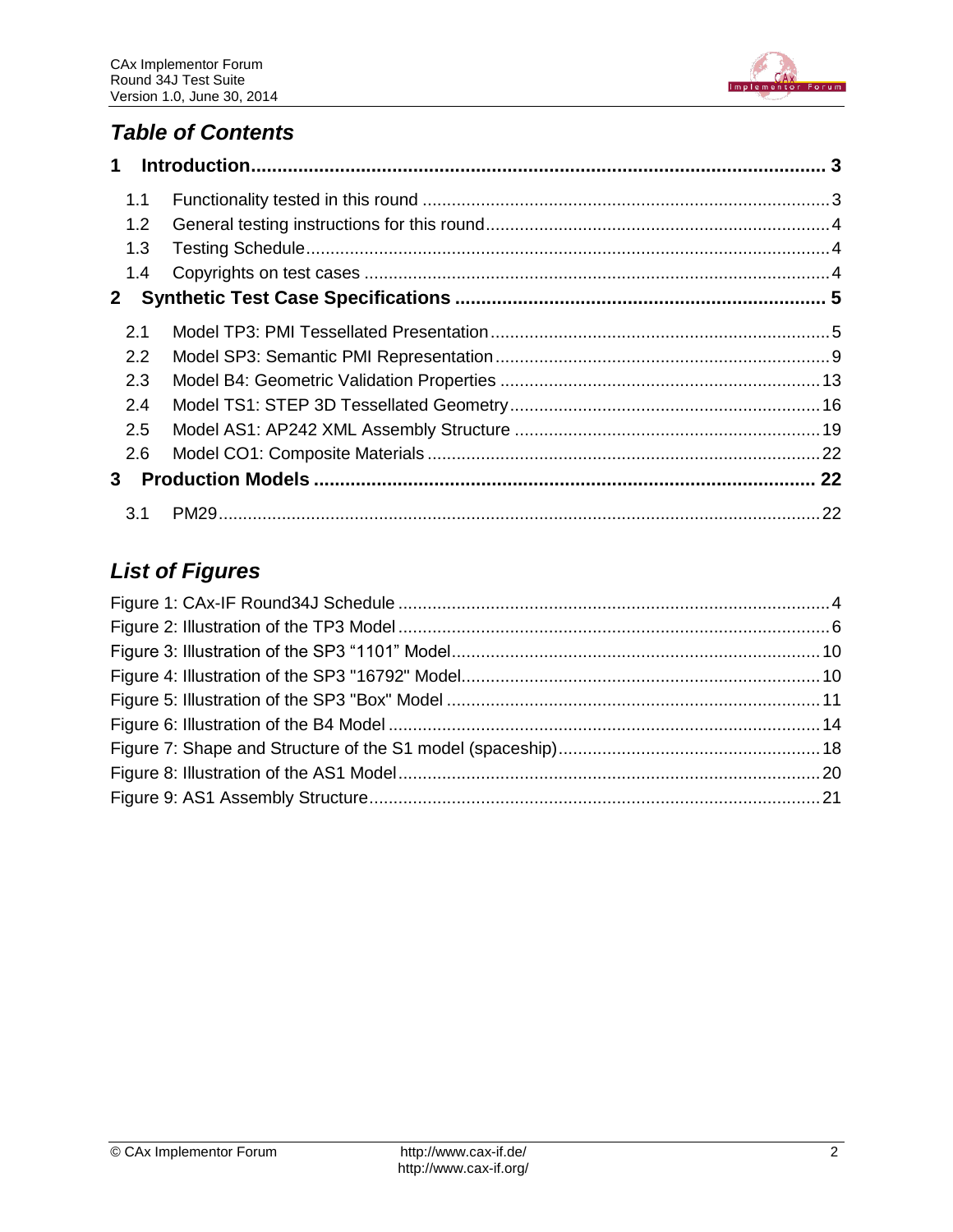

### <span id="page-2-0"></span>**1 Introduction**

This document describes the suite of test cases to be used for the thirty-fourth round of testing of the CAx Implementor Forum (CAx-IF). The CAx-IF is a joint testing forum organized and facilitated by PDES, Inc., and the ProSTEP iViP Association. The test rounds of the CAx-IF concentrate primarily on testing the interoperability and conformance of STEP processors based on AP203, AP214, and AP242.

The test rounds in general combine testing of synthetic and production models. Production models will in most cases be provided by the member companies of the organizations PDES, Inc. and ProSTEP iViP Association. When production models are not available from the member companies, "production-like" models will be solicited from the various CAx-IF participants.

This test suite includes synthetic models for testing the following capabilities: Product Manufacturing Information (PMI), both as Graphic Presentation and as Semantic Representation, Geometric Validation Properties, and 3D Tessellated Geometry.

Production models are provided for assemblies and piece parts. The basis for the production test cases is native CAD models. Each test case therefore originates from a single CAD system, and the set of test cases to be pre-processed (converted to STEP files) is unique for each CAD system. After pre-processing, the resulting STEP files are then to be imported/postprocessed/read in by the rest of the participants.

### <span id="page-2-1"></span>*1.1 Functionality tested in this round*

Functionality tested in this round relates to:

- **Product Manufacturing Information (PMI)** describes the capability to embed information about dimensions, tolerances and other parameters which are necessary input for the manufacturing and measuring of the part from the 3D model. In Round34J, the focus will be on the two approaches for the transfer of PMI in the 3D model:
	- $\circ$  "Tessellated Presentation" refers to breaking down each annotation into tessellated elements as supported by AP242, and exchanging them as geometry. This preserves the exact shape of the annotation, but is human readable only. The test will include section views as well.
	- $\circ$  "Semantic Representation" refers to the intelligent transfer of PMI data in an associative and re-usable way. This scenario aims towards downstream usage and later modifications of the model. The data is machine-readable, but not necessarily visible in the 3D model. However, the test also includes additional presentation data, which can be linked to the corresponding PMI representation.
- **Geometric Validation Properties** is a mechanism to allow the exchange of geometric properties and their assignment to geometric representations for the purposes of data exchange validation. This includes information about volume, area, centroid, and curves. In Round34J, the focus will be on the additional validation properties for surface data, as well as on the recently agreed optimized implementation structure.
- **Tessellated Geometry** is a simplified representation for the part shape, where the geometry is not given as an exact B-Rep model, but as a collection of simple planar faces (triangles) which can be easily and efficiently created and applied in specific use cases. The scope includes the watertight tessellation format (WTF) and compressed STEP files.
- **Production Models** will be included in this round of testing if available, in addition to the synthetic models for the above capabilities.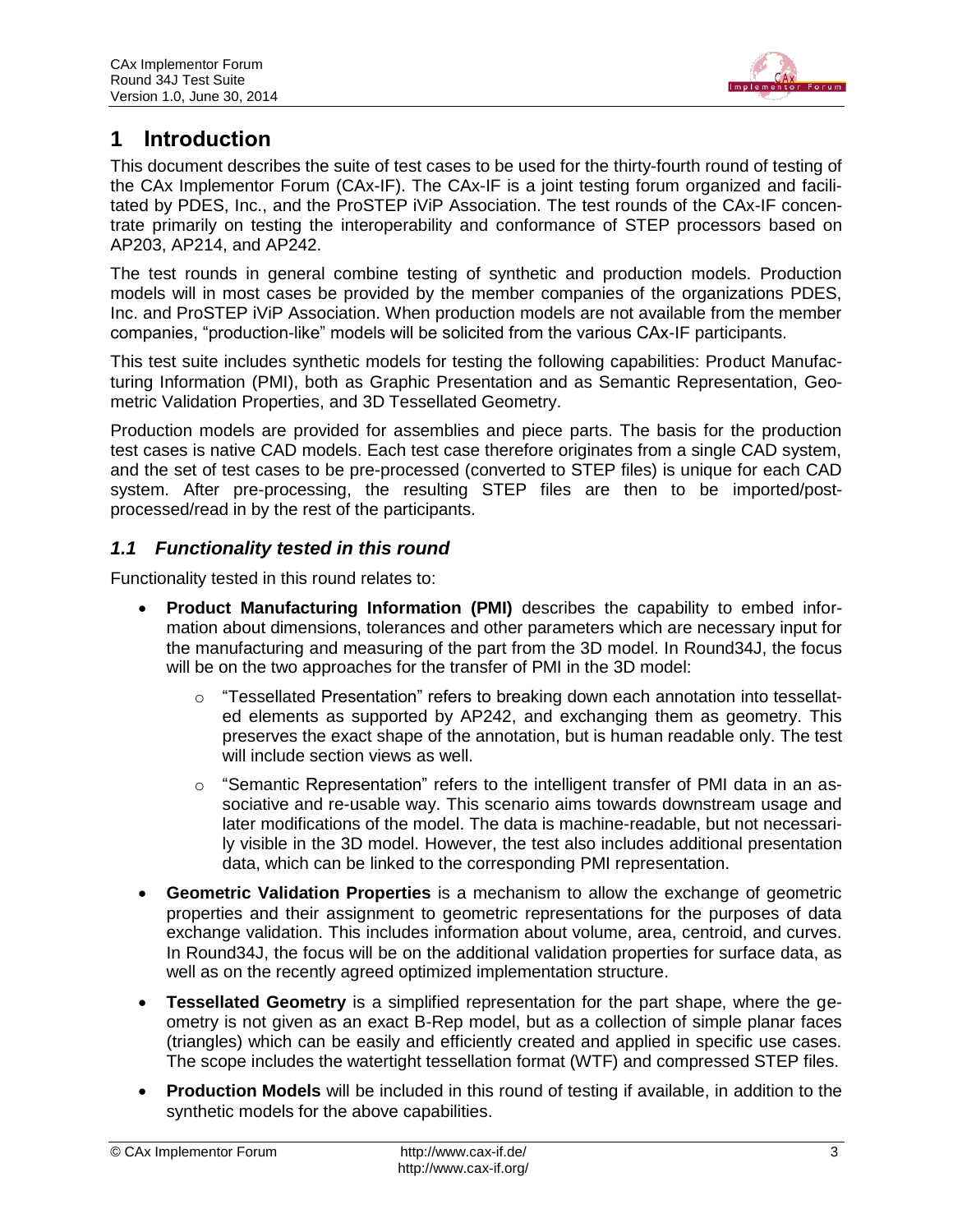

### <span id="page-3-0"></span>*1.2 General testing instructions for this round*

The general procedures for communication of models and statistics are outlined in a separate document 'General Testing Instructions'. The general instructions can be retrieved from the CAx Implementor Forum web sites. The latest version is v1.11, dated November 15, 2013.

### <span id="page-3-1"></span>*1.3 Testing Schedule*

The following schedule has been agreed on for Round 34J:



# **CAX-IF Round34J Schedule**

| <b>Date</b>                              | <b>Action</b>                                            |
|------------------------------------------|----------------------------------------------------------|
| 6 Jun 2014 (Fri)                         | Round 34J Test Suite and relevant Rec. Pracs, available  |
| 25 Jun 2014 (Wed)                        | CAx-IF Technical Workshop in Toulouse, France            |
| 18 Jul 2014 (Fri)                        | Initial STEP files and native stats due                  |
|                                          | 1st CAx-IF Round34J Conference Call /                    |
| 8 Aug 2014 (Fri)                         | Initial release of files for testing                     |
| 22 Aug 2014 (Fri)                        | Initial target stats due                                 |
|                                          | Preliminary results available /                          |
| 10 Sep 2014 (Wed)                        | 2nd CAx-IF Round34J Conference Call                      |
| 15 Sep 2014 (Mon) -<br>17 Sep 2014 (Wed) | CAX-IF Round34J Review Meeting in<br>Charleston, SC, USA |

### *Figure 1: CAx-IF Round34J Schedule*

<span id="page-3-3"></span>The CAx-IF Technical Workshop will be held in conjunction with a LOTAR meeting. Conference calls and web sessions will also be available.

The CAx-IF R34J Review meeting will take place in conjunction with the PDES, Inc. Fall Offsite meeting and a LOTAR workshop. In addition, conference calls and web sessions will be available for those not attending the meeting to dial in.

### <span id="page-3-2"></span>*1.4 Copyrights on test cases*

None of the production test cases which were provided by the PDES, Inc. and ProSTEP iViP member companies are released for any purpose. The test cases can be freely distributed among the CAx-IF members, and can be used for any purposes that are related to CAx-IF testing (i.e. testing, documentation of testing efforts), as long as a reference to the originating company is made.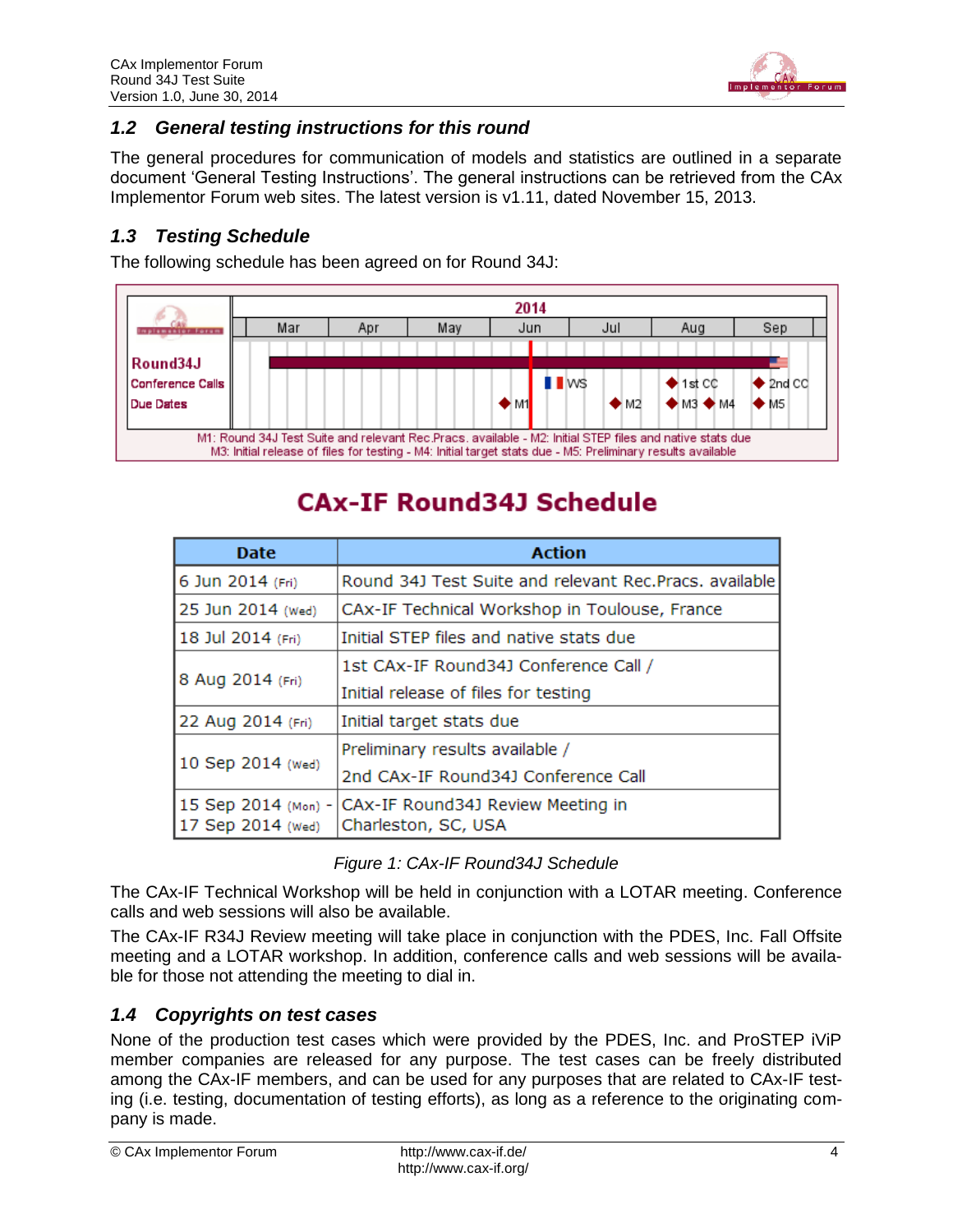

The test cases must not be used for any purposes other than CAx-IF testing or outside of PDES, Inc. and ProSTEP iViP. Test cases provided by the LOTAR project for testing of specific capabilities are applicable to the same restrictions and may not be used outside LOTAR or CAx-IF.

### <span id="page-4-0"></span>**2 Synthetic Test Case Specifications**

### <span id="page-4-1"></span>*2.1 Model TP3: PMI Tessellated Presentation*

All information about this test case can also be viewed in CAESAR on its Information page.

### **2.1.1 Motivation**

Product Manufacturing Information is required for a number of business use cases in the context of STEP data exchange. Among others, they are a prerequisite for long-term data archiving. In addition, the PMI can be used to drive downstream applications such as coordinate measuring and manufacturing.

For documentation and long-term archiving purposes, the Polyline Presentation approach was suggested and developed by the LOTAR project group. Based on this approach, it was proposed to use the new data model for 3D Tessellated Geometry available in AP242 DIS for a more efficient implementation of graphic PMI annotations, especially in the case of filled characters.

### **2.1.2 Approach**

The files have to be in AP242 IS format (schema version 1.28 or later). The recommended schema version to use is v1.36 (IS schema), which can be found in the CAx-IF member area under "Information on Round 34J of Testing".

Applicable Recommended Practices:

 "Current Working Draft of the Recommended Practices for PMI Representation & Presentation (v3.8)" (dated February 18, 2014)

The document is available in the CAx-IF member area, under "Information on Round 33J of Testing".

### **2.1.3 Testing Instructions**

A dedicated test model has been developed by Alain Roche, which is prepared for the definition of Section Views. All members participating in this test are asked to add the scope they support to the model as described below.

### **2.1.3.1 Test Model**

A dedicated test model has been developed in Round28J, originally for the testing of PMI Polyline Presentation. The model is continued to be used for the testing of PMI Tessellated Presentation and Saved Views. It is provided in the member area of the CAx-IF homepage, under "Information on Round28J of Testing," in two formats:

- A native CATIA V5 model (\*.CATPart)
- A STEP file containing the geometry (\*.stp) for re-creation of the model with PMI and views in other CAD systems

The detailed description of the PMI and Views to be added can be found in Annex A of the Round28J Test Suite document.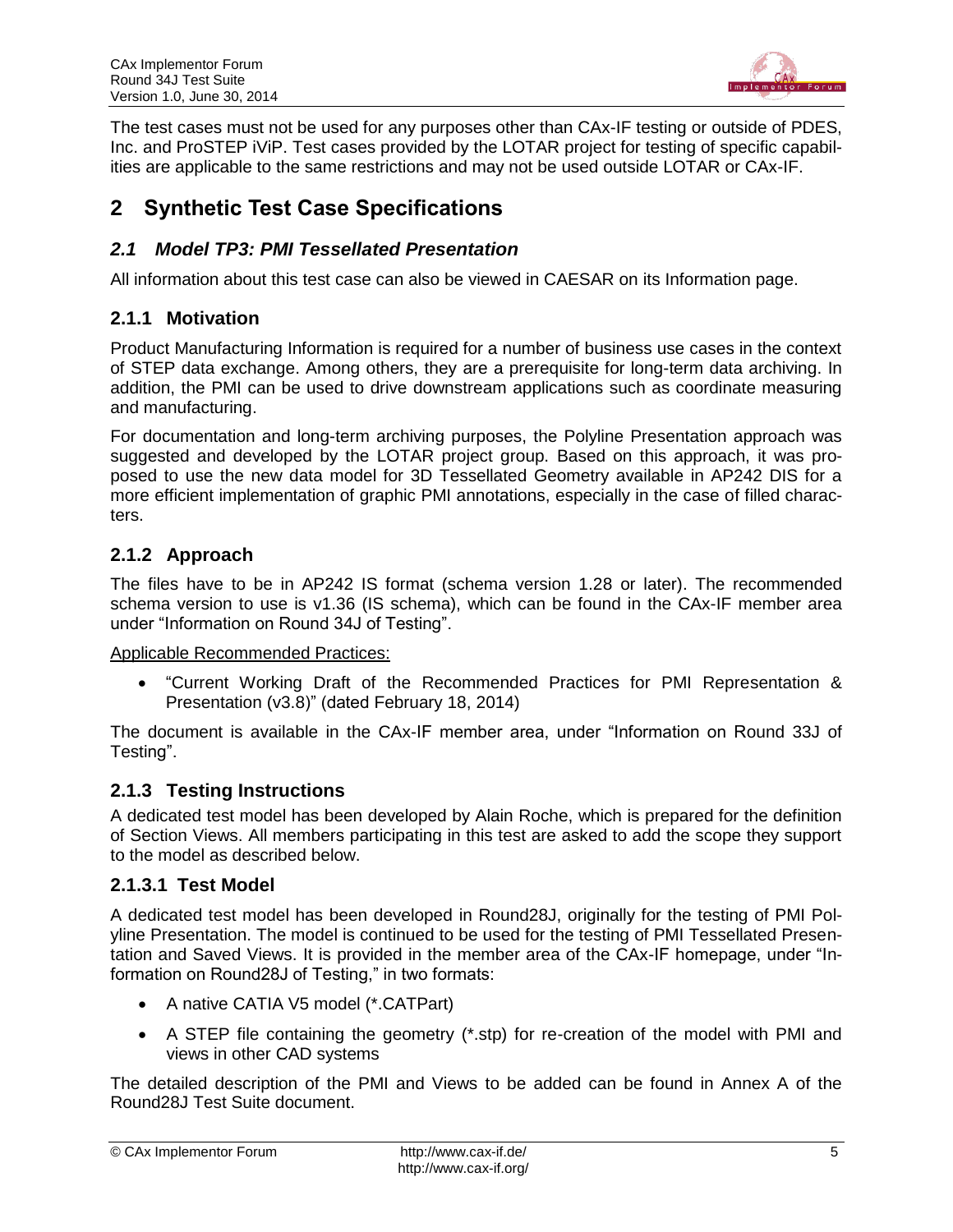



*Figure 2: Illustration of the TP3 Model*

### <span id="page-5-0"></span>**2.1.3.2 Test Model Configuration**

The following functionality shall be included in the test file provided for this round of testing, as far as it has been implemented by the CAx-IF participants and is described in the Recommended Practices:

- Tessellated Presentation include the PMI elements as tessellated annotations. Stroked, outline and filled fonts (and combinations) are allowed, as well as styling of the annotations (colors).
- Definition of "Saved Views" as far as supported, include at least one saved view in the model, which contains a subset of annotations in the file, and provides a pre-defined position of the model in the design space. Further recommendations:
	- $\circ$  One of the views should be a "detail view", which does not show the entire model but only part of it by zooming in.
	- $\circ$  For each view, a screenshot showing the model layout (displayed elements, orientation, zoom) shall be provided. **Note** that it is possible to attach several screenshots to one set of statistics in CAESAR. The name of the view shall be given as description for the screenshot.
	- o Both "basic" and "advanced" view implementation is allowed
	- $\circ$  As far as supported, the section views as defined in Annex A of the Round28J Test Suite shall be added to the model. Screenshots for these views are essential.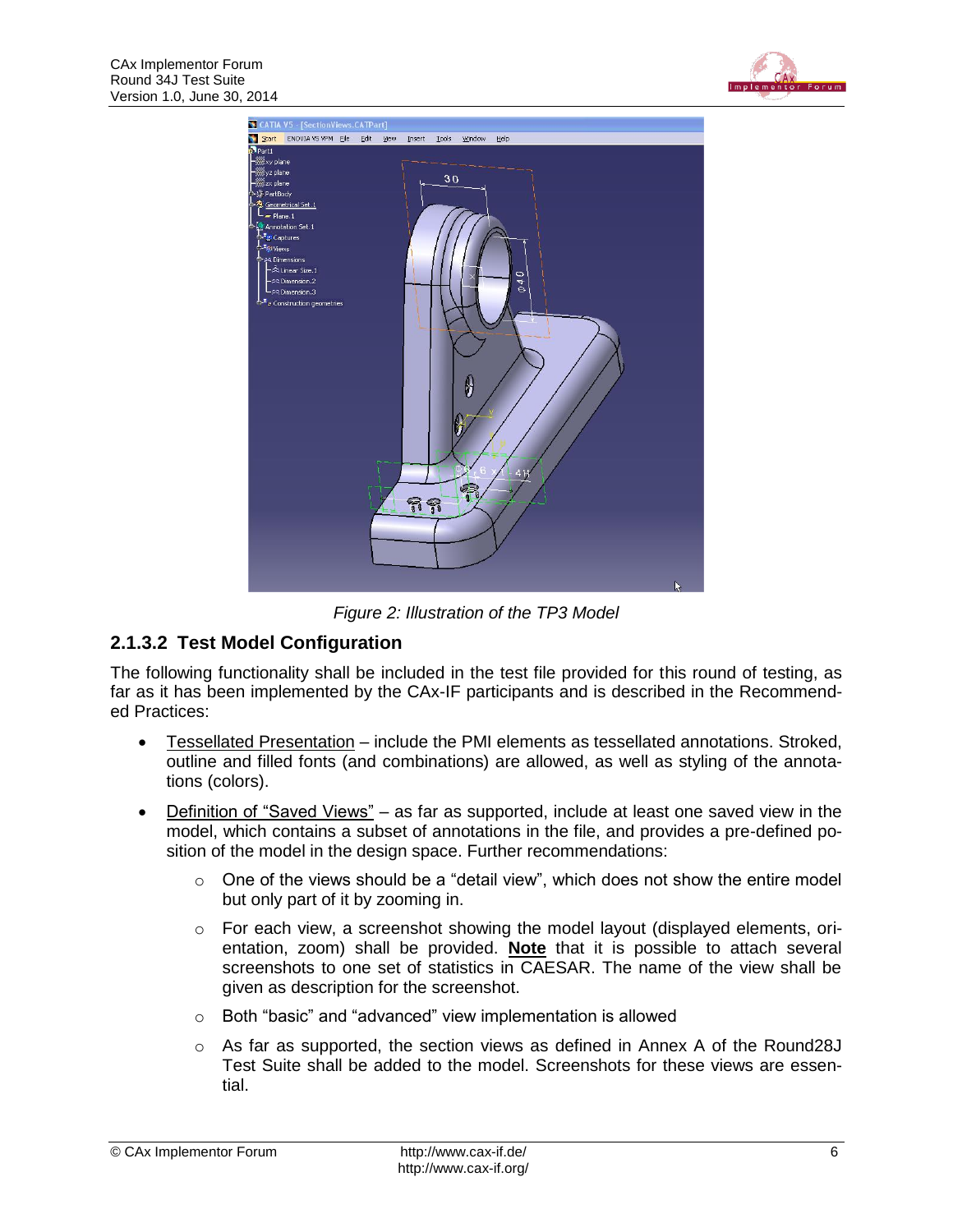

- Cross-highlighting of annotations and annotated shape if supported, include in the STEP file the information necessary to maintain the association between annotations and the annotated shape elements in a way, that after import, when highlighting an annotation, the shape elements annotated by it are highlighted too, and vice versa.
- PMI Validation Properties for Tessellated Presentation as far as supported, include the validation properties in the files, and evaluate these after import:
	- o "Number of Segments"
	- o "Tessellated Curve Length"
	- o "Tessellated Centre Point"
	- o "Number of Facets"
	- o "Tessellated Surface Area"
	- o "Equivalent Unicode String"
	- o "Affected Geometry"

**Note** that for the creation of the Equivalent Unicode String, the mapping as defined by the "Unicode String Project" report (Revision J) shall be used. This document is available in the member areas of the CAx-IF homepages, under "Relevant LOTAR Documents for CAx-IF Testing".

**Note** that for the PMI validation properties, the new optimized implementation structure for validation properties can be used. This is currently defined in section 4.10 of the "Recommended Practices for Geometric and Assembly Validation Properties" (Release 4.1, dated June 16, 2014), which can be found in the CAx-IF member areas under "Information on Round 34J of Testing".

### **2.1.3.3 Statistics**

For each STEP file exported or imported for the TP3 test case, vendors must submit the corresponding statistics to CAESAR. To do so, go to the [ TP3 Data Sheet ], and either fill in the web form, or upload a comma-delimited file (.csv) with the data as listed below.

#### **View-related Statistics**

Several of the Statistics for this test case are view-related (e.g. number of annotations, positioning/ scaling, section view). The statistics cannot evaluate this for all views in the model. Hence, the idea is to select one specific (interesting) view on export and publish its name in the "Saved View" field of the statistics. Then, fill in the other view-related statistics with the values as valid for this particular view. After import, select the view with the name given in the native statistics and again provide the values valid for this view.

#### **Native Statistics**

When exporting a STEP file, report what data importing systems should expect to find. For numeric statistics, enter the respective value or 'na' if not supported. For other statistics, select either 'full support' (i.e. test case and Rec.Pracs. definitions are fulfilled), 'limited support' (meaning the implementation does not meet all criteria and issues may be expected on import), or 'na' if not supported.

#### **Target Statistics**

When importing a STEP file, report the results found after processing the file as described in the table below.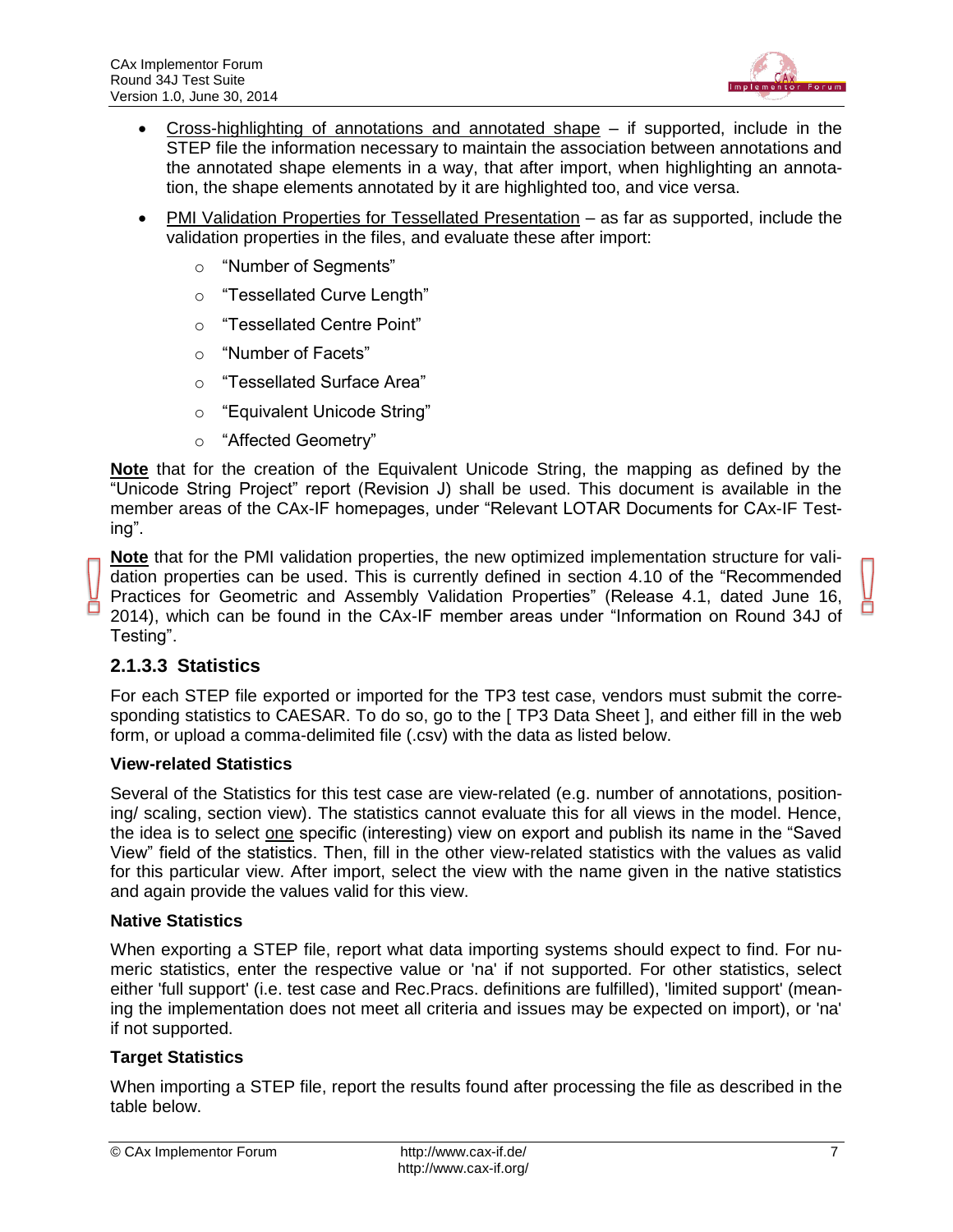

#### **Screenshots**

For each Saved View in the model, provide one screenshot which illustrates the layout (displayed geometry and annotation, model orientation, and zoom factor). Give the name of the view as the description of the screenshot.

**Note** that in order to count the PMI elements for the statistics, per agreement during the Round 22J Review Meeting, the names of the tessellated geometric set shall be considered.

See section "Indicating the Presented PMI Type" in the PMI Recommended Practices for details.

| column name      | description                                                                                                                                                               |
|------------------|---------------------------------------------------------------------------------------------------------------------------------------------------------------------------|
| lmodel           | The name of the test model, here: 'TP3'                                                                                                                                   |
| system_n         | The system code of the CAD system creating the STEP file                                                                                                                  |
| system_t         | The system code of the CAD system importing the STEP file. For<br>native stats, enter 'stp'                                                                               |
| dimension        | The number of dimensions processed                                                                                                                                        |
| datums           | The number of datums processed                                                                                                                                            |
| datum_targets    | The number of datum targets processed                                                                                                                                     |
| tolerances       | The number of tolerances processed                                                                                                                                        |
| labels           | The number of labels processed                                                                                                                                            |
| saved_view       | The name of the Saved View which is the basis for the view-<br>related statistics                                                                                         |
| view_annot       | The number of annotations included in the specified saved view.                                                                                                           |
| view_pos         | pass/fail, whether the model orientation and zoom factor stored for<br>the Saved View could be restored successfully.                                                     |
| section_view     | pass/fail, whether the section view (clipping plane and visible por-<br>tion of the model) was transferred correctly.                                                     |
| highlight        | all/partial/none - whether the cross-highlighting for annotations<br>and annotated shape elements works correctly                                                         |
| tess_pmi_area    | all/partial/none - whether the surface area of the Tessellated PMI<br>annotations was validated successfully for all, some or none of the<br>given annotations.           |
| tess_pmi_clength | all/partial/none - whether the total length of segments per Tessel-<br>lated PMI annotation was validated successfully for all, some or<br>none of the given annotations. |
| tess_pmi_c       | all/partial/none – whether the centroids of the Tessellated PMI<br>annotations were validated successfully for all, some or none of<br>the given annotations.             |
| eq_unicode       | all/partial/none - if the encoding of the equivalent Unicode string<br>was correct for all, some or none of the given annotations.                                        |
| valid_tess_vp    | pass/fail, is the instantiation of the validation properties for Tessel-<br>lated Geometry in the STEP file per the recommended practices?                                |
| affected_geo     | all/partial/none - whether the affected geometry could be validated<br>correctly for all, some or none of the PMI statements in the model.                                |
| date             | The date when the statistics were last updated (will be filled in<br>automatically)                                                                                       |
| <b>ISSUES</b>    | A short statement on issues with the file                                                                                                                                 |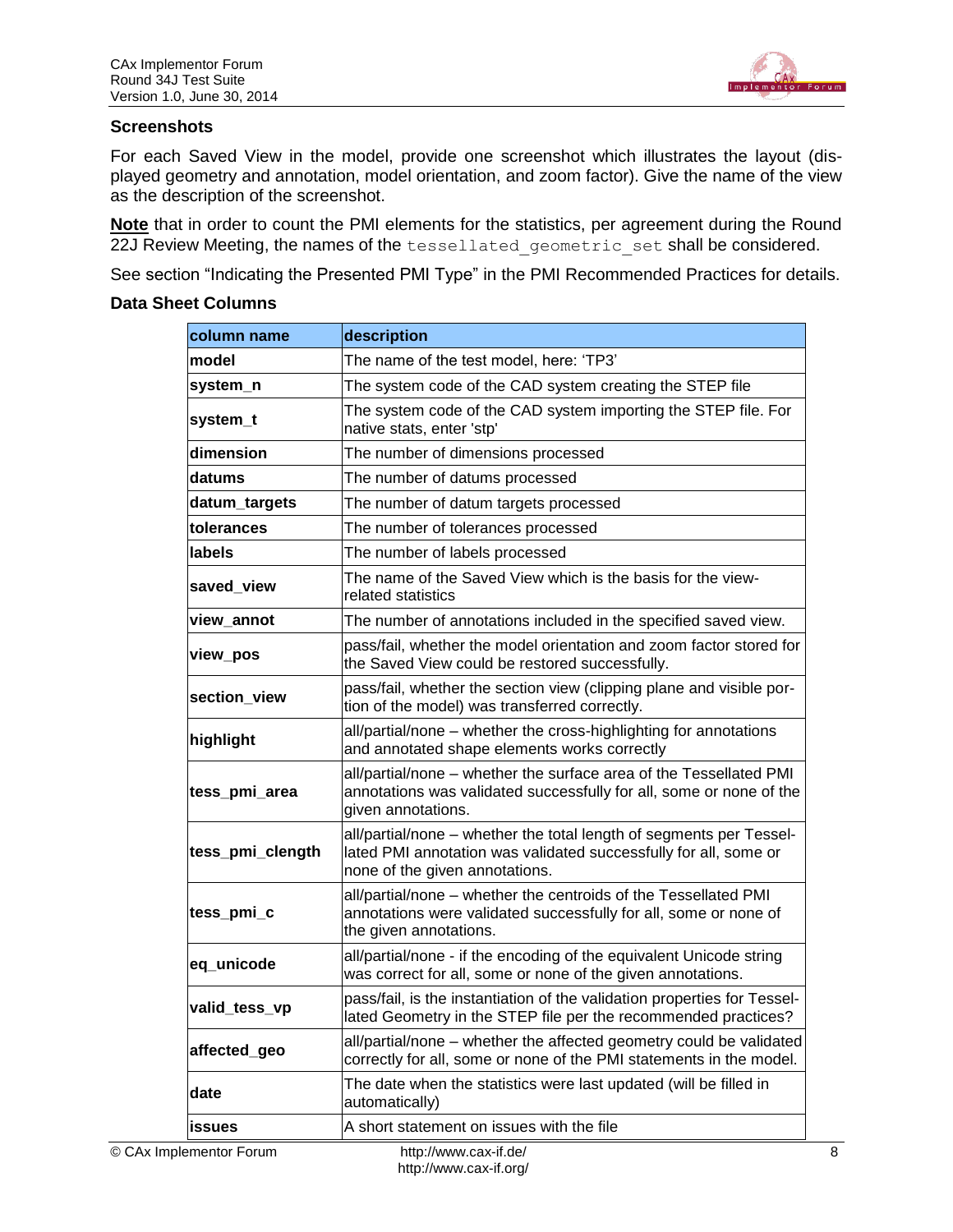

### <span id="page-8-0"></span>*2.2 Model SP3: Semantic PMI Representation*

All information about this test case can also be viewed in CAESAR on its Information page.

### **2.2.1 Motivation**

Product Manufacturing Information is required for a number of business use cases in the context of STEP data exchange. Among others, they are a prerequisite for long-term data archiving. In addition, the PMI can be used to drive downstream applications such as coordinate measuring and manufacturing.

PMI Representation relates to the capability to intelligently store the PMI data in the STEP file in a computer-interpretable way, so that it can be re-used for model redesign or downstream applications. Though the definition of the data is complete, it is by itself not visible in the 3D model.

Additional presentation capabilities are needed to display the data in a way that it is visible to the user in the 3D model. Addition of presentation is data is optional in the SP3 test case.

### **2.2.2 Approach**

The approach to be used is described in the latest working draft (at least version 3.8, dated February 18, 2014) of the "Recommended Practices for PMI Representation & Presentation", which can be found in the member area of the CAx-IF web sites under "Information on Round33J of Testing".

Within the PMI Representation area, the following functionalities are in scope of Round 34J:

- PMI Representation
- PMI Graphic Presentation
- Linking of PMI Representation to Presentation

**Note:** The files shall be in AP242 format, according to the CAx-IF agreement that PMI Representation will be supported solely based on the improved data model available in AP242.

The AP242 schema to be used is at least "AP242 IS MIM Longform EXPRESS schema v1.28", dated February 7, 2014. It can be found in the member area of the CAx-IF web sites under "Information on Round 33J of Testing".

The recommended schema is v1.36 (AP242 IS schema), which can be found under "Information on Round 34J of Testing", dated May 22, 2014.

### **2.2.3 Testing Instructions**

Two dedicated test models are provided for the testing of PMI Representation, which includes definition of PMI according to the current capabilities. All members participating in this test are asked to add the scope they support to the model as described below.

### **2.2.3.1 Test Model "1101"**

For the testing of PMI Representation, a dedicated test model has been developed by Ed Paff and Bryan Fischer in Round28J. The model is provided in the member area of the CAx-IF homepage, under "Information on Round28J of Testing":

- A STEP file containing the geometry (\*.stp) for re-creation in other CAD systems
- Annex B in the Round28J Test Suite document provides the detailed description of the PMI to be added.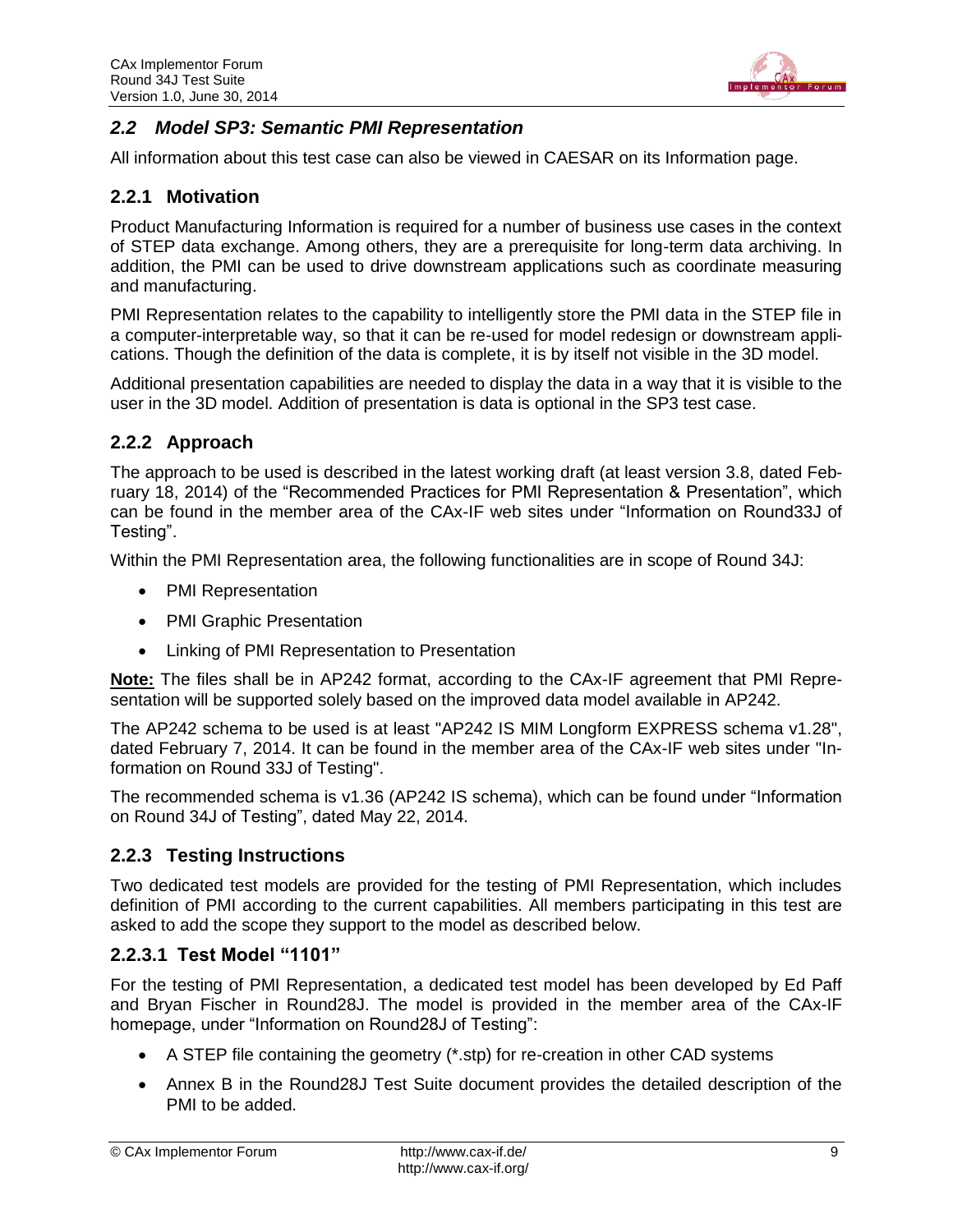



*Figure 3: Illustration of the SP3 "1101" Model*

### <span id="page-9-0"></span>**2.2.3.2 Test Model "16792"**

Another test model testing PMI Representation capabilities is taken from ISO 16792. The model is provided in the member area of the CAx-IF homepage, under "Information on Round31J of Testing", as ZIP file containing:

- A STEP file containing the geometry (\*.stp) for re-creation in other CAD systems
- A PDF document (extract from ISO 16792) providing the detailed description of the PMI to be added.



*Figure 4: Illustration of the SP3 "16792" Model*

### <span id="page-9-1"></span>**2.2.3.3 Test Model "Box"**

The so-called "boxy part" is a test model that has been used by NIST for some time, especially for CAD-to-CAM interaction. It is a mid-to-long-term goal to include CAM and CAI/CMM vendors in the CAx-IF to explore downstream application scenarios. Hence, this test model is included in the current round of testing so that those vendors can work with a model they're already familiar with and that has latest state-of-the-art PMI data included. The details of these planned crossdomain tests have yet to be agreed.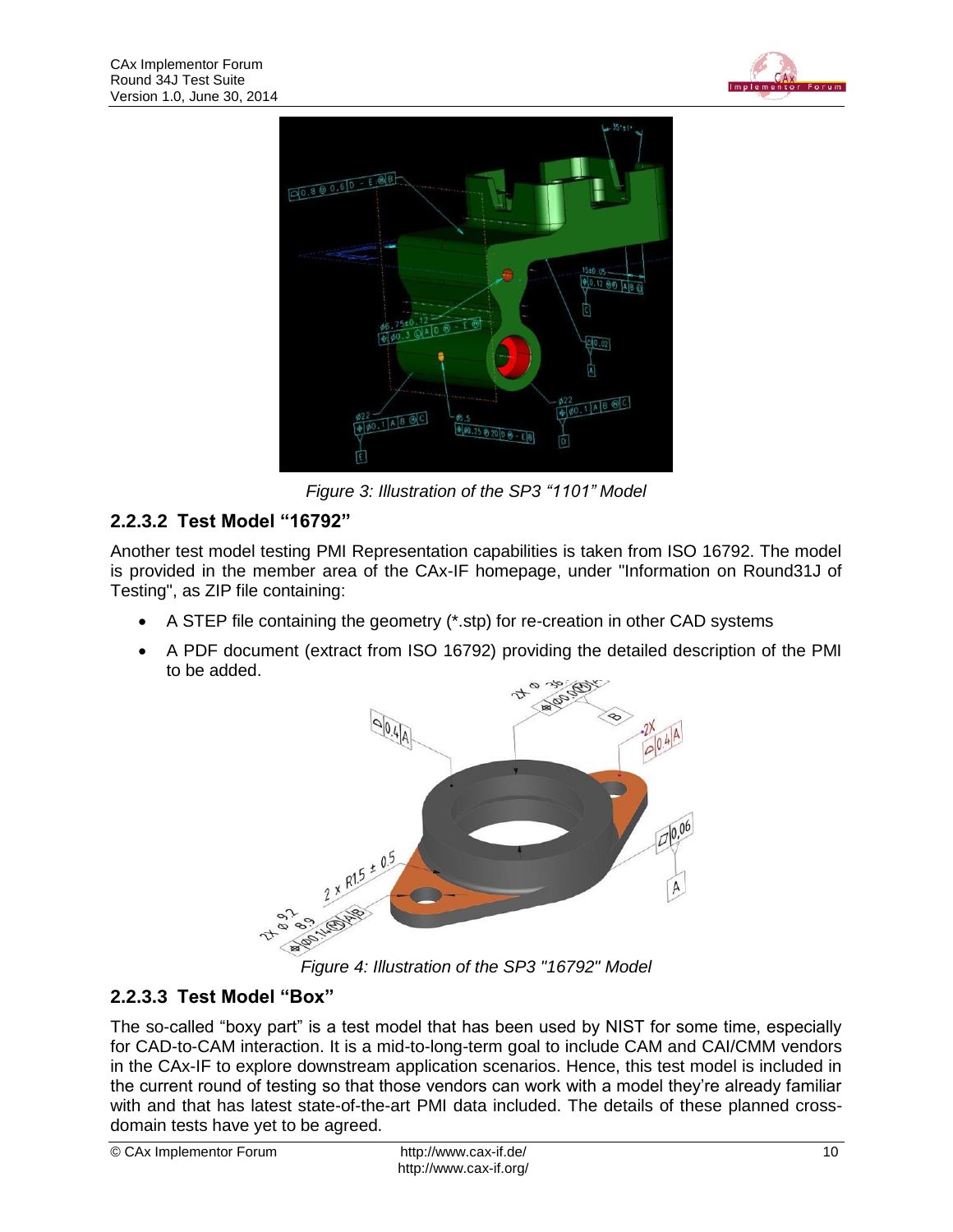



*Figure 5: Illustration of the SP3 "Box" Model*

<span id="page-10-0"></span>The following information is provided for this test model in the CAx-IF member area, under "Information on Round 33J of Testing":

- The part geometry as STEP file, provided by NIST
- Definition of the PMI to be included/created as PDF file, provided by Bryan Fischer.

### **2.2.3.4 Test Model Configuration**

The following additional functionality should be included in the test files provided for this round of testing, as far as it has been implemented by the CAx-IF participants and is described in the Recommended Practices:

- PMI Representation the re-usable representation of PMI data should be included in all SP3 models to the extent supported by the native system.
- PMI Graphic Presentation Many CAD systems require some minimal presentation information to be able to handle the PMI data in a model. There are also use case were both PMI representation and presentation data will be included in the same file. Thus, some form of presentation information shall be included in the SP3 test case as well. The test model configuration for the presentation part is similar to the TP3 test case, see section [2.1.](#page-4-1) However, Polyline Presentation may also be used here, as in earlier PP3 test cases.
- Linking PMI Representation to Presentation If a model contains PMI Representation information as well as Presentation data, it is very useful to link the corresponding elements together, so that a Representation element "knows" by which annotation it is being presented in the model. The approach to create this link is described in section 7.3 of the PMI Rec.Pracs. (v3.8).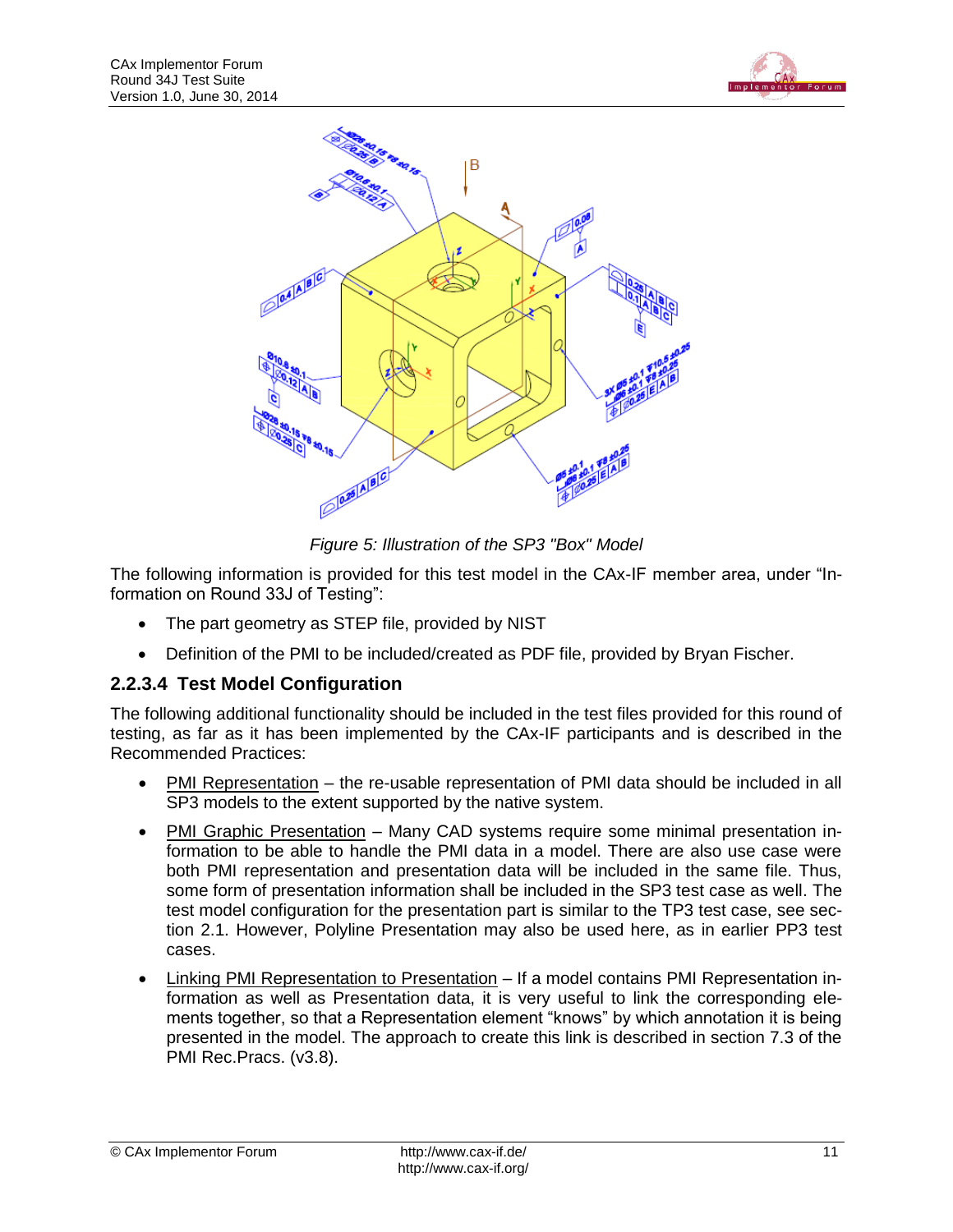

### **2.2.3.5 Statistics**

For each STEP file exported or imported for the SP3 test case, vendors must submit the corresponding statistics. To do so, go to the [ SP3 Data Sheet ], and either fill in the web form, or upload a comma-delimited file (.csv) with the data as listed below.

#### **Native Statistics**

When exporting a STEP file, report what data importing systems should expect to find. For numeric statistics, enter the respective value or 'na' if not supported. For other statistics, select either 'full support' (i.e. test case and Rec.Pracs. definitions are fulfilled), 'limited support' (meaning the implementation does not meet all criteria and issues may be expected on import), or 'na' if not supported.

#### **Target Statistics**

When importing a STEP file, report the results found after processing the file as described below

#### **Screenshots**

If presentation information is contained in the test files, it shall be accompanied by corresponding screenshots. Note that CASEAR allows the addition of multiple screenshots per dataset.

**Note** that in order to count the GD&T elements for the statistics, per agreement during the R22J Review Meeting, the actual STEP entity types (datum, datum target...) shall be considered.

**Note** that all statistics – native and target – shall be based on the Semantic PMI Representation data only, and not take any presentation into account.

| column name      | description                                                                                                                                                                                                                                                    |
|------------------|----------------------------------------------------------------------------------------------------------------------------------------------------------------------------------------------------------------------------------------------------------------|
| model            | The name of the test model, here: 'SP3'                                                                                                                                                                                                                        |
| system n         | The system code of the CAD system creating the STEP file                                                                                                                                                                                                       |
| system_t         | The system code of the CAD system importing the STEP file. For<br>native stats, enter 'stp'                                                                                                                                                                    |
| scope            | A short designation of the scope tested in the model. In the case<br>of SP3, recommended values are:<br>Representation<br>$\circ$<br>Representation + [char.-based / graphic] Presentation<br>$\circ$<br>Representation + Linked [ / ] Presentation<br>$\circ$ |
| dimension        | The number of dimensions processed                                                                                                                                                                                                                             |
| datums           | The number of datums processed                                                                                                                                                                                                                                 |
| datum targets    | The number of datum targets processed                                                                                                                                                                                                                          |
| tolerances       | The number of tolerances processed                                                                                                                                                                                                                             |
| labels           | The number of labels processed                                                                                                                                                                                                                                 |
| pmi_graphic_pres | all/partial/none – whether the graphic PMI annotations included in<br>the file could be processed correctly                                                                                                                                                    |
|                  | all/partial/none - whether the Semantic PMI Representation ele-<br>pmi_linked_pres_rep ments and (Graphic) PMI Presentation elements were linked cor-<br>rectly together.                                                                                      |
| date             | The date when the statistics were last updated (will be filled in<br>automatically)                                                                                                                                                                            |
| issues           | A short statement on issues with the file                                                                                                                                                                                                                      |
|                  |                                                                                                                                                                                                                                                                |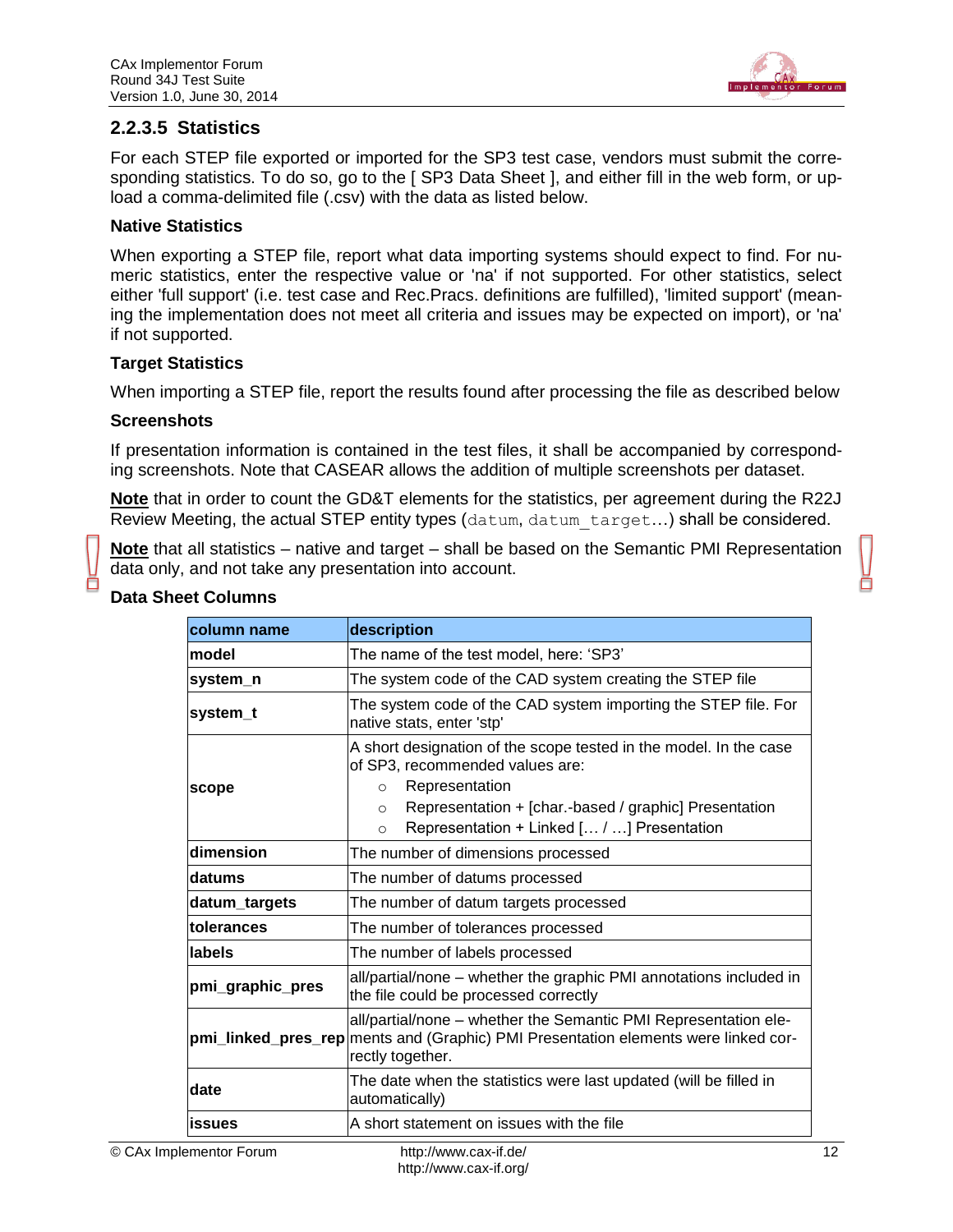

### <span id="page-12-0"></span>*2.3 Model B4: Geometric Validation Properties*

All information about this test case can also be viewed in CAESAR on its Information page.

### **2.3.1 Motivation**

Geometric Validation Properties are one of the most important and successful capabilities of STEP, which distinguishes it from other neutral exchange formats. The properties allow for the validation of the imported data based on key characteristics calculated by the native system and stored in the STEP file, which are then compared against the results computed for the imported model in the target system.

These key values typically are total volume, total surface area and centroid of the model. Based on recent test experiences and refined use cases, it was agreed to separate these values for the different classes of geometry (solids, independent surfaces, and independent curves) that can be found in a model. "Independent" means that these do not take part in the definition of a higher-class topological element, i.e. an independent curve is not an edge of a surface (it may be part of a wireframe model), and an independent surface is not a face of a solid (it may be part of an open or closed shell).

While the Geometric Validation Properties for Independent Curves have been tested several times now, the values for Independent Surfaces are new and hence shall be tested using a suitable hybrid model.

### **2.3.2 Approach**

For the validation properties, the approaches as described in the "Recommended Practices for Geometric and Assembly Validation Properties", version 4.1, dated June 16, 2014, shall be used, in particular:

- GVP for Solid Geometry, section 4.6
- GVP for Surface Geometry, section 4.7 (new)
- GVP for Curve / Wireframe Geometry, section 4.8
- Bounding Box, section 4.9
- Combining Validation Properties for Efficient Implementation, section 4.10

This document is available in the member area of the CAx-IF homepage, under "Information on Round34J of Testing".

### **2.3.3 Testing Instructions**

The model that will be used in Round 34J has been provided by Audi. It is a model that has been designed for interoperability tests and has been used, among other occasions, in the 2013 JT Application Benchmark facilitated by ProSTEP iViP and VDA.

The model contains:

- The part shape as solid geometry
- The part shape as surface geometry (occupying the same space)
- Additional Wireframe geometry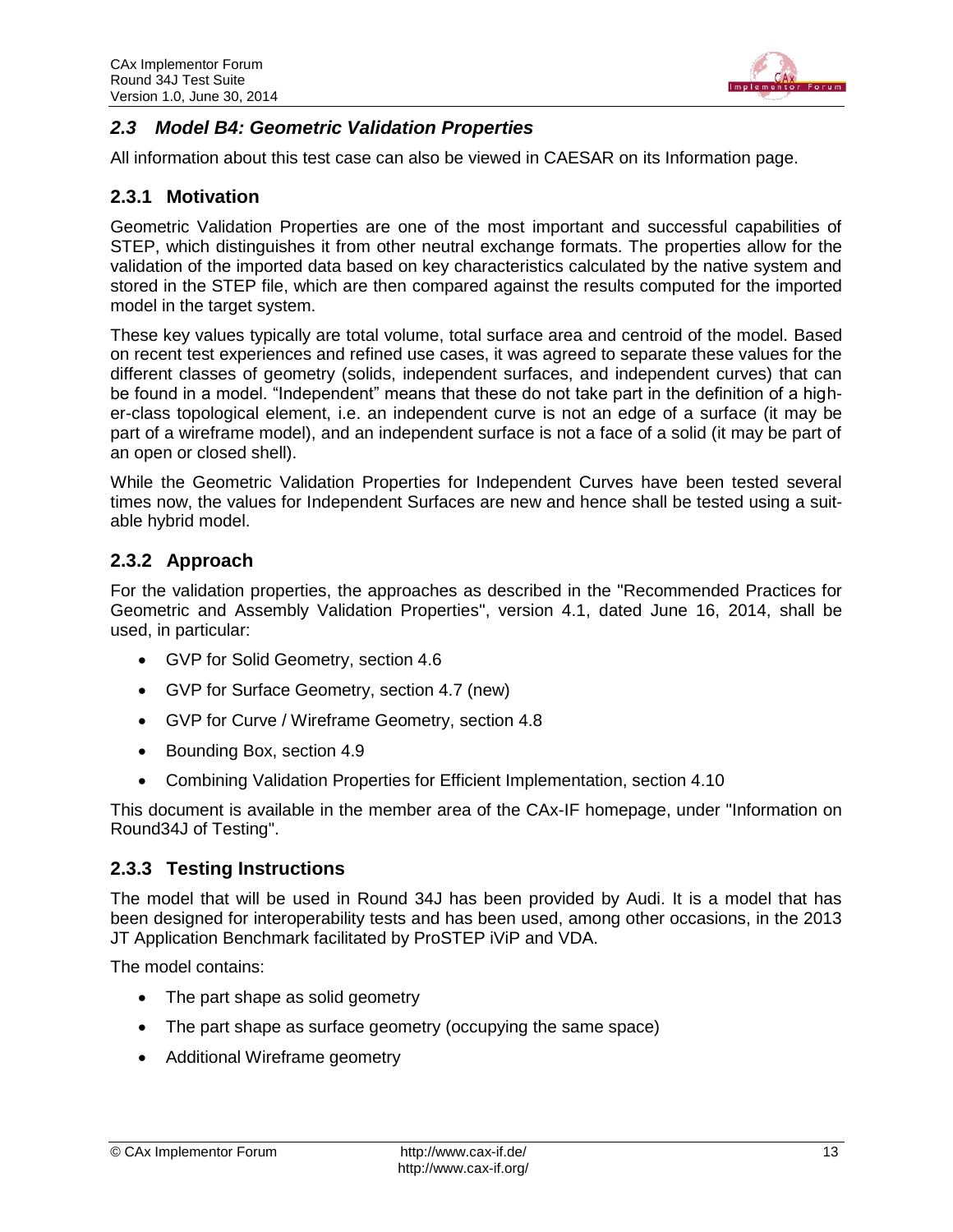



*Figure 6: Illustration of the B4 Model*

### <span id="page-13-0"></span>**2.3.3.1 Construction of the Model**

The model is provided in the following formats:

- CATIA V5 R19 (\*.CATPart)
- Creo  $(*.prt.1)$
- $\bullet$  NX (\*.prt)
- ACIS (\*.sat)

The native files are combined into a ZIP archive which is available from the member area of the CAx-IF homepages, under "Information on Round34J of Testing".

### **2.3.3.2 Statistics**

For each STEP file exported or imported for the B4 test case, vendors must submit the corresponding statistics. To do so, go to the [ B4 Data Sheet ], and either fill in the web form, or upload a comma-delimited file (.csv) with the data as listed below.

### **Native Statistics**

When exporting a STEP file, report what data importing systems should expect to find. For numeric statistics, enter the respective value or 'na' if not supported. For other statistics, select either 'full support' (i.e. test case and Rec.Pracs. definitions are fulfilled), 'limited support' (meaning the implementation does not meet all criteria and issues may be expected on import), or 'na' if not supported.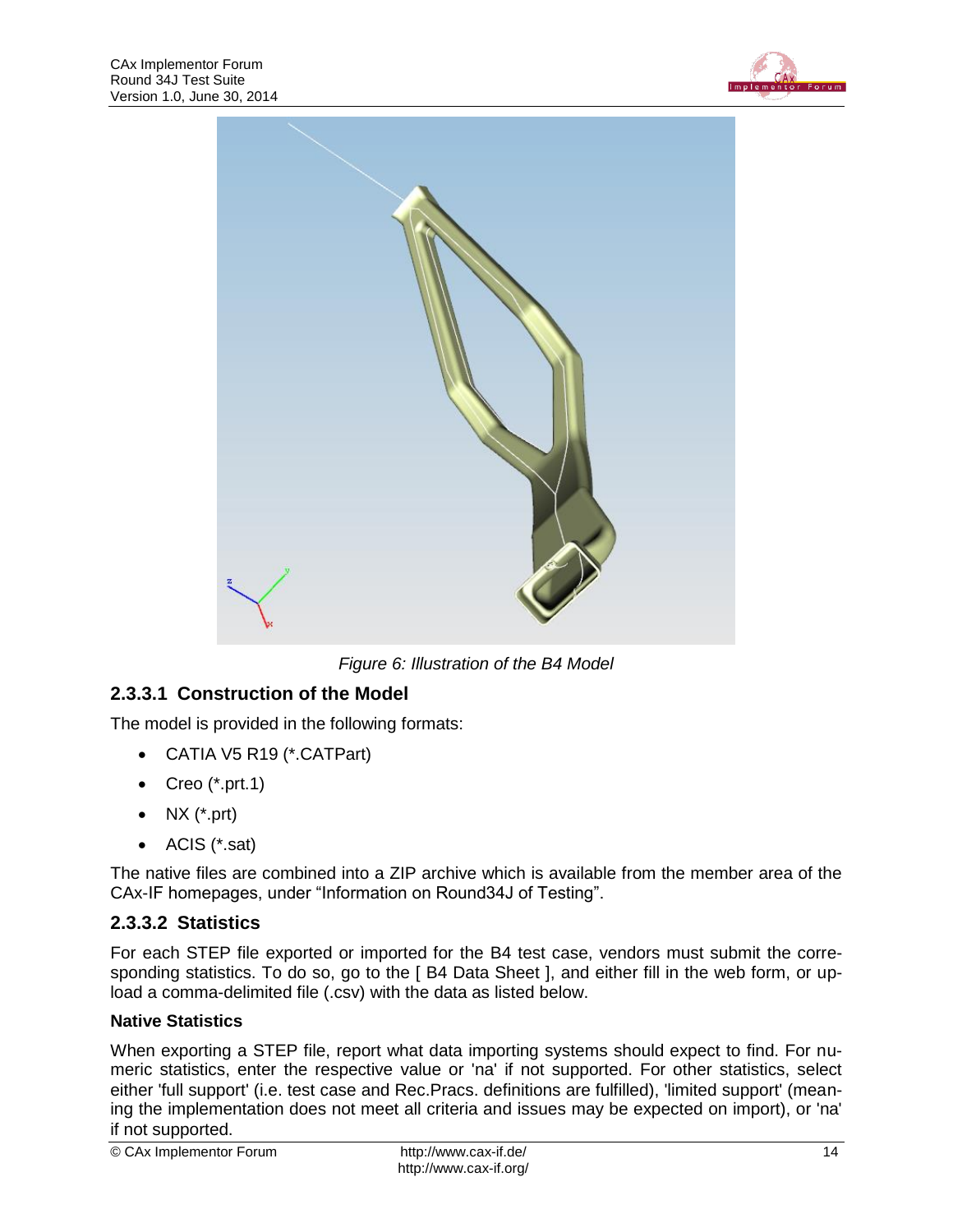

#### **Target Statistics**

When importing a STEP file, report the results found after processing the file as described in the table below.

| column name            | description                                                                                                                                                              |
|------------------------|--------------------------------------------------------------------------------------------------------------------------------------------------------------------------|
| lmodel                 | The name of the test model, here: 'B4'                                                                                                                                   |
| system_n               | The system code of the CAD system creating the STEP file                                                                                                                 |
| system_t               | The system code of the CAD system importing the STEP file. For<br>native stats, enter 'stp'                                                                              |
| unit                   | The unit the model is designed in                                                                                                                                        |
| volume                 | Total volume of all solids                                                                                                                                               |
| validation volume      | Total volume of all solids as received via the validation property<br>capability                                                                                         |
| valid_vol              | pass/fail, is the instantiation of the validation property 'volume' in<br>the STEP file as per the recommended practices for validation<br>properties?                   |
| area                   | Total surface area of all solids                                                                                                                                         |
| validation_area        | Total surface area of all solids in the model, as received via the<br>validation property capability                                                                     |
| valid area             | pass/fail, is the instantiation of the validation property 'area' in the<br>STEP file as per the recommended practices for validation proper-<br>ties?                   |
| <b>CX</b>              |                                                                                                                                                                          |
| сy                     | Centroid of the model                                                                                                                                                    |
| CZ                     |                                                                                                                                                                          |
| validation_cx          | Centroid of the model (entire assembly) as received via the valida-<br>tion property capability                                                                          |
| validation_cy          |                                                                                                                                                                          |
| validation cz          |                                                                                                                                                                          |
| valid_cent             | pass/fail, is the instantiation of the validation property 'centroid' in<br>the STEP file as per the recommended practices for validation<br>properties?                 |
| surface_area           | Total area of all independent surfaces in the model                                                                                                                      |
| validation_sfarea      | Total area of all independent surfaces in the model, as received<br>via the validation property capability                                                               |
| valid_surface_a        | pass/fail, is the instantiation of the validation property 'independent<br>surface area' in the STEP file as per the recommended practices<br>for validation properties? |
| surface_centroidx      |                                                                                                                                                                          |
| surface_centroidy      | Combined Centroid of all independent surfaces in the model                                                                                                               |
| surface centroidz      |                                                                                                                                                                          |
| validation_sfcentroidx |                                                                                                                                                                          |
| validation_sfcentroidy | Combined Centroid of all independent surfaces in the model, as<br>received via the validation property capability                                                        |
| validation_sfcentroidz |                                                                                                                                                                          |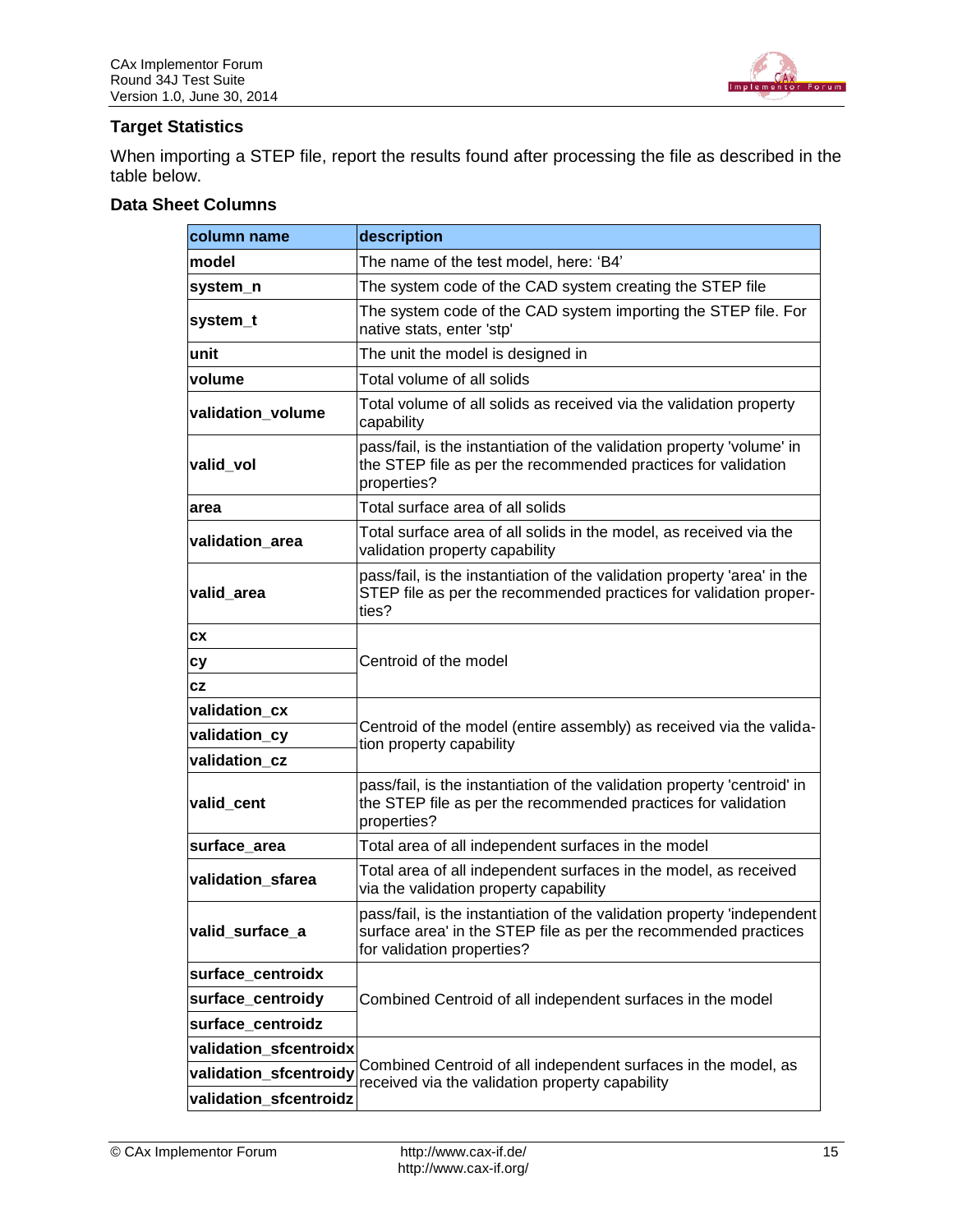

| valid_surface_c       | pass/fail, is the instantiation of the validation property 'independent<br>surface centroid' in the STEP file as per the recommended prac-<br>tices for validation properties? |
|-----------------------|--------------------------------------------------------------------------------------------------------------------------------------------------------------------------------|
| curve_length          | Total length of all (independent) curves in the model                                                                                                                          |
| validation_clength    | Total length of all independent curves in the model, as received<br>via the validation property capability                                                                     |
| valid_curve_I         | pass/fail, is the instantiation of the validation property 'curve<br>length' in the STEP file as per the recommended practices for<br>validation properties?                   |
| curve centroidx       |                                                                                                                                                                                |
| curve_centroidy       | Combined Centroid of all independent curves in the model                                                                                                                       |
| curve_centroidz       |                                                                                                                                                                                |
| validation ccentroidx |                                                                                                                                                                                |
| validation_ccentroidy | Combined Centroid of all independent curves in the model, as<br>received via the validation property capability                                                                |
| validation_ccentroidz |                                                                                                                                                                                |
| valid_curve_c         | pass/fail, is the instantiation of the validation property 'independent<br>curve centroid' in the STEP file as per the recommended practices<br>for validation properties?     |
| bbox_minx             |                                                                                                                                                                                |
| bbox_miny             | The (min X, min Y, min Z) corner point of the Bounding Box (per<br>GVP RP v3.3 or later)                                                                                       |
| bbox minz             |                                                                                                                                                                                |
| bbox maxx             |                                                                                                                                                                                |
| bbox_maxy             | The (max X, max Y, max Z) corner point of the Bounding Box (per<br>GVP RP v3.3 or later)                                                                                       |
| bbox_maxz             |                                                                                                                                                                                |
| valid_bbox            | pass/fail, is the instantiation of the validation property 'centroid' in<br>the STEP file as per the recommended practices for validation<br>properties?                       |
| date                  | The date when the statistics were last updated (will be filled in<br>automatically)                                                                                            |
| <b>issues</b>         | A short statement on issues with the file                                                                                                                                      |

### <span id="page-15-0"></span>*2.4 Model TS1: STEP 3D Tessellated Geometry*

All information about this test case can also be viewed in CAESAR on its Information page.

### **2.4.1 Motivation**

Recently, a number of scenarios have emerged where the transfer of tessellated geometry within a STEP file is desired by the user community. These include explicit representation of 3D composite part shape, where the semantic definition renders a stack of faces and not a solid, or simplified geometric definition where a fully defined B-Rep model is not needed.

In order to support these uses cases, Part 42 is currently being updated to replace the old "facetted B-Rep" approach with a data model for tessellated geometry that also allows the transfer of open shells and wireframe models.

3D Tessellated geometry in STEP is not intended to compete with visualization formats. It merely provides a simplified geometry definition necessary to support specific scenarios.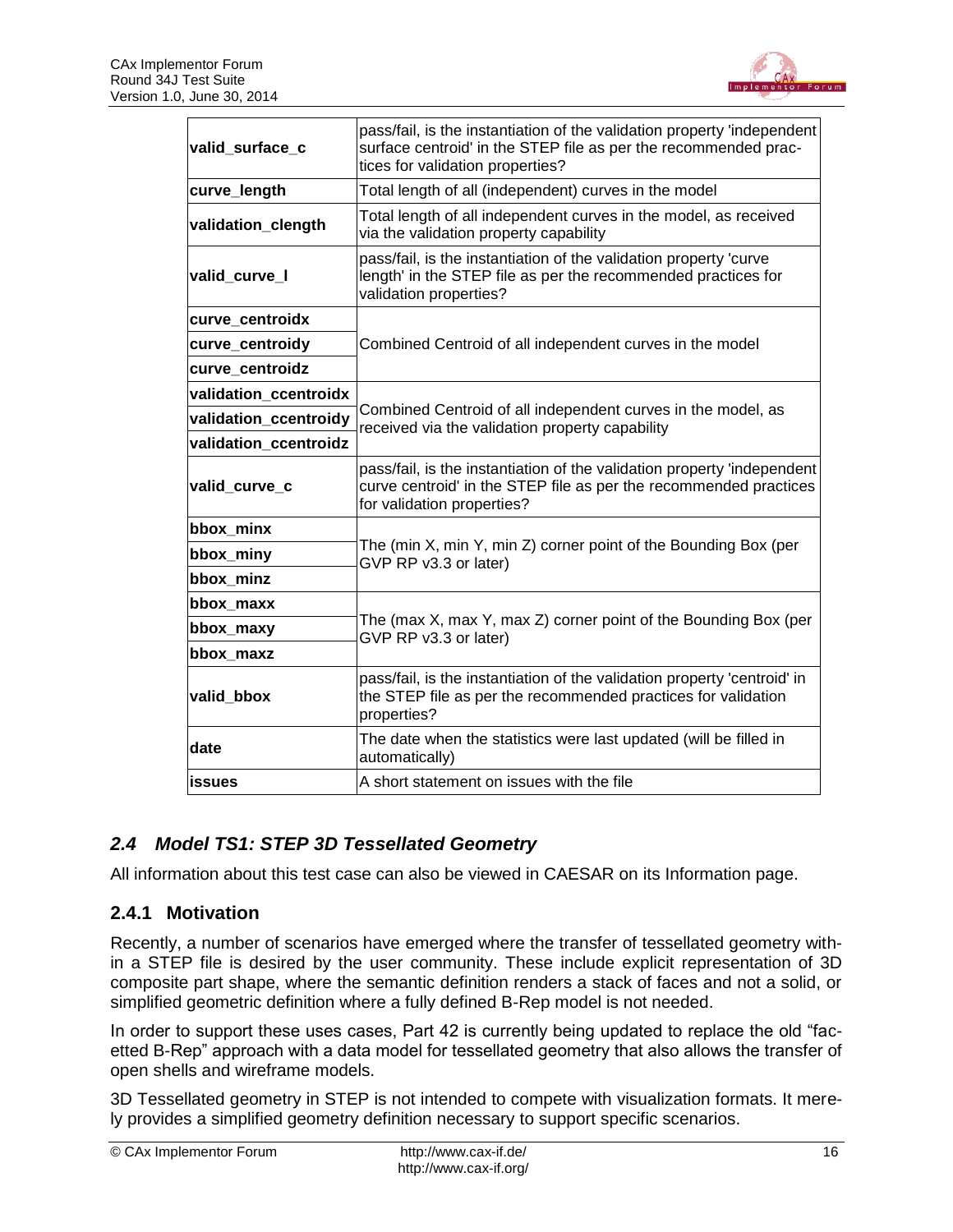

Since especially large and complex geometry typically results in large STEP files, they are often compressed using ZIP or a similar mechanism before they are sent to the receiver. Hence, a recommendation has been created to incorporate the compression on export and the inflation on import into the STEP processor, hence creating and handling zipped STEP files with the file extension \*.stpZ. This will be tested together with the tessellated geometry. During this process, the STEP file itself is not being changed, it is only being zipped and can be inflated manually using any ZIP tool.

### **2.4.2 Approach**

At least the AP242 IS Review Schema (v1.28) shall be used, since this was the first schema to officially contain the Tessellated Geometry data model. It is available in the member area of the CAx-IF homepage, under "Information on Round33J of Testing".

The recommended schema version is v1.36 (AP242 IS), which is available under "Information on Round 34J of Testing", dated May 22, 2014.

The general approach for Tessellated Geometry is described in the first draft of the "Recommended Practices for 3D Tessellated Geometry", Release 0.3, dated February 28, 2014. This file is available in the member area of the CAx-IF homepage, under "Information on Round 33J of Testing".

This release contains in its section 8 also the definition of Validation Properties for Tessellated Geometry.

These Tessellated Validation Properties shall be computed and stored in the STEP file at the part level for each component in the S1 assembly. They shall not be accumulated at assemblylevel.

Instead, it was agreed to use the TVP in combination with the Assembly Validation Properties as defined in section 7 of the "Recommended Practices for Geometric and Assembly Validation Properties", version 4.0 (dated November 21, 2013) or later, which is available on the CAx-IF Homepage under "Joint Testing Information" or in the member area respectively.

### **2.4.3 Testing Instructions**

In Round34J, the well-known S1 model ("spaceship") will be used to test the transfer of 3D Tessellated Geometry in STEP.

### **2.4.3.1 Construction of the Model**

This test case has been used in a number of previous CAx-IF test rounds, therefore the modeling instructions are not repeated here. If a vendor would like to participate in this test case and does not yet have the model, the construction information can be found in the Test Suite for Round 5J, available in the "Joint Testing Information" area of the CAx-IF web site.

Validation properties for 3D Tessellated Geometry shall be added as far as supported.

The STEP Files for the TS1 test case shall be submitted as compressed STEP files (\*.stpZ) if supported.

**Note** that at the Round 32J Review Meeting, it was agreed to change the file extension for compressed STEP files back to ".stpZ" (one dot), after intermittently using "\*.stp.Z" (two dots), since "\*.stpZ" makes it easier to associate the file extension with the correct application to handle STEP files.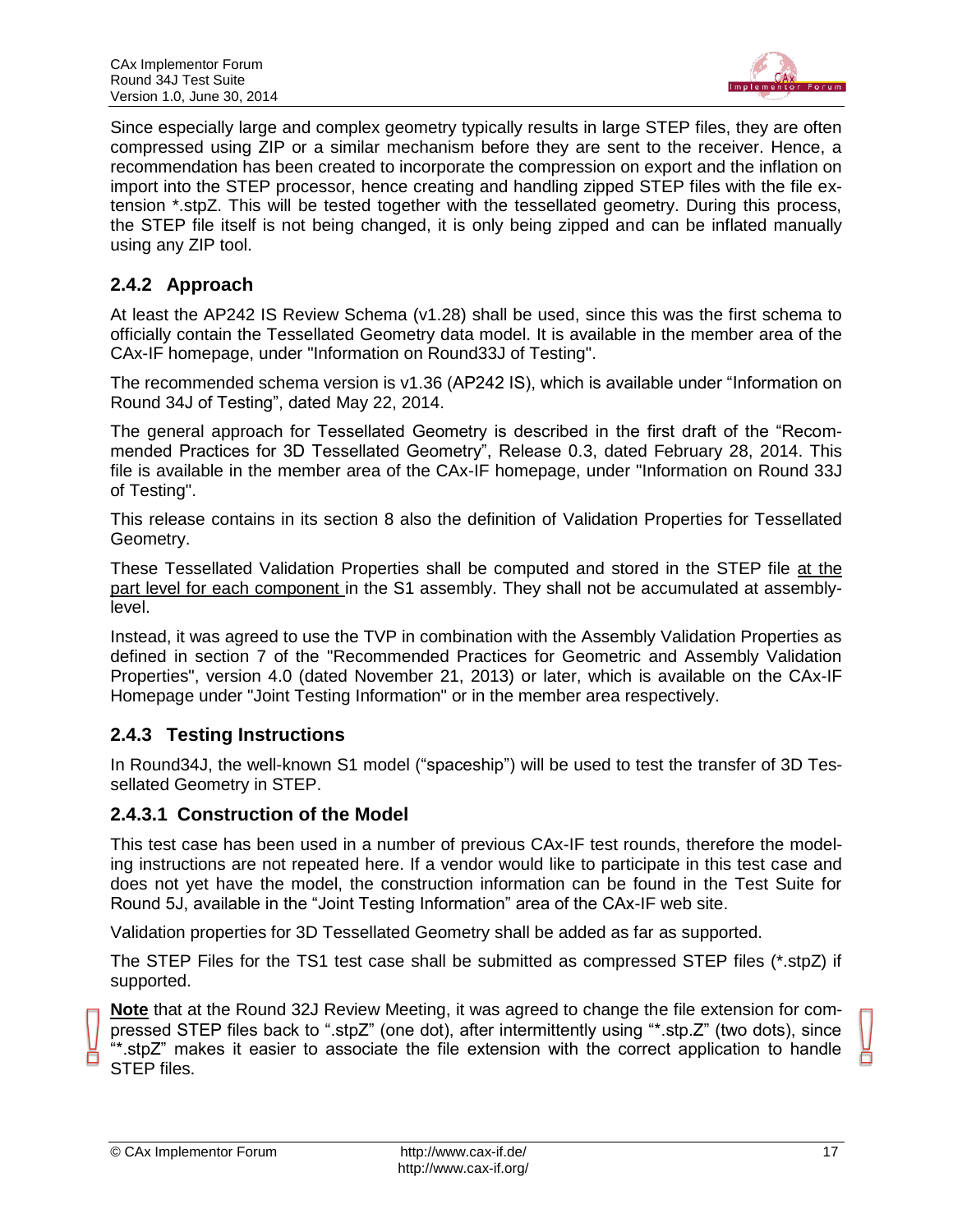



*Figure 7: Shape and Structure of the S1 model (spaceship)*

### <span id="page-17-0"></span>**2.4.4 Statistics**

For each (compressed) STEP file exported or imported for the TS1 test case, vendors must submit the corresponding statistics. To do so, go to the [TS1 Data Sheet ], and either fill in the web form, or upload a comma-delimited file (.csv) with the data as listed below.

#### **Native Statistics**

When exporting a STEP file, report what data importing systems should expect to find. For numeric statistics, enter the respective value or 'na' if not supported. For other statistics, select either 'full support' (i.e. test case and Rec.Pracs. definitions are fulfilled), 'limited support' (meaning the implementation does not meet all criteria and issues may be expected on import), or 'na' if not supported.

#### **Target Statistics**

When importing a STEP file, report the results found after processing the file as described in the table below.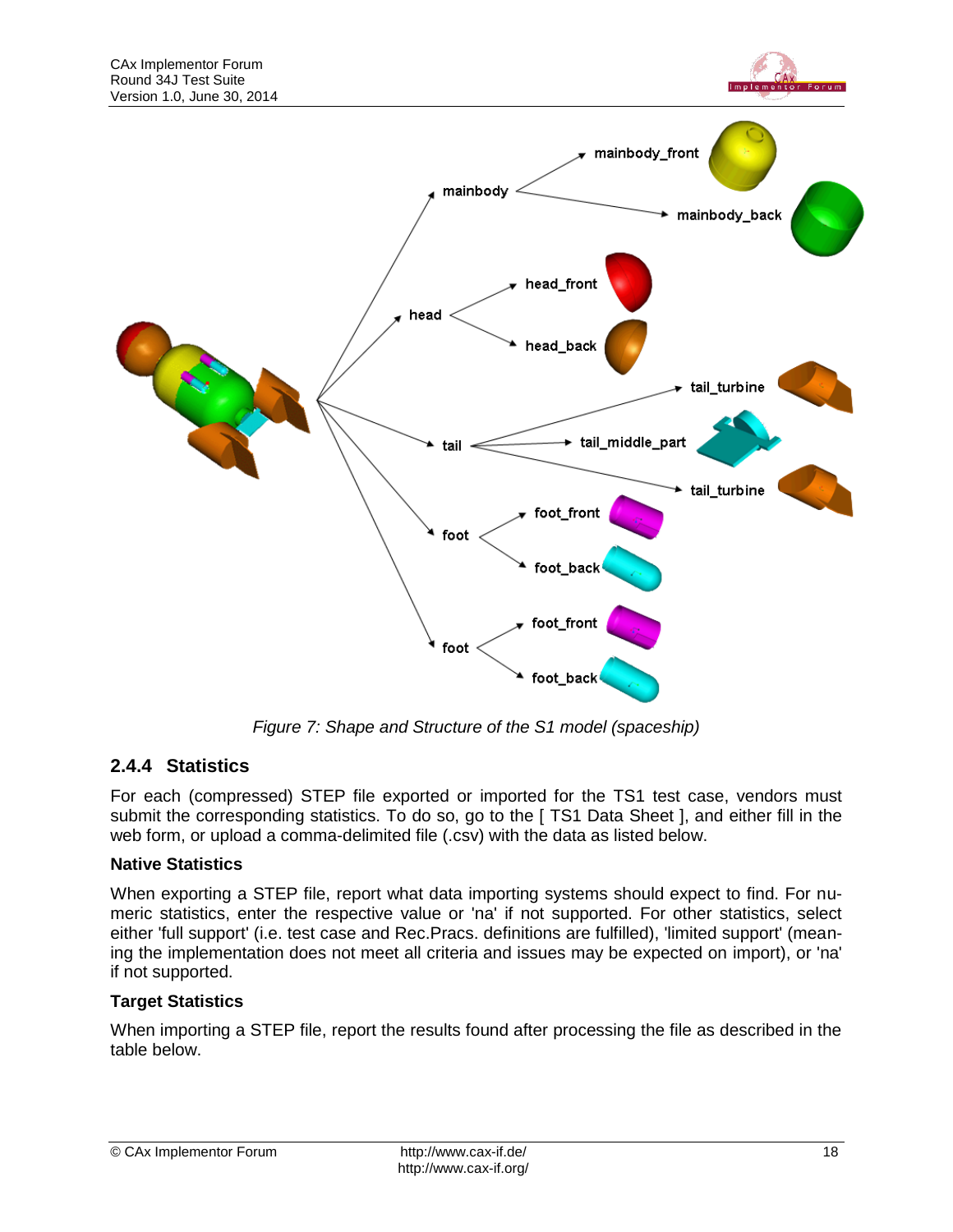

#### **Data Sheet Columns**

| <b>column name</b> | description                                                                                                                                                          |
|--------------------|----------------------------------------------------------------------------------------------------------------------------------------------------------------------|
| model              | The name of the test model, here: 'TS1'                                                                                                                              |
| system n           | The system code of the CAD system creating the STEP file                                                                                                             |
| system_t           | The system code of the CAD system importing the STEP file. For na-<br>tive stats, enter 'stp'                                                                        |
| match_tess_vp      | all/partial/none, whether the Tessellated Validation Properties at part-<br>level match for all, some, or none of the components in the assembly.                    |
| valid_tess_vp      | pass/fail, is the instantiation of the validation properties for Tessellated<br>Geomtry in the STEP file as per the recommended practices?                           |
| children           | pass/fail, indicates whether the number of children for each node in the<br>assembly tree matches the AVP value given in the STEP file                               |
| valid child        | pass/fail, is the instantiation of the validation property 'number of chil-<br>dren' in the STEP file as per the recommended practices for validation<br>properties? |
| notional solids    | all/partial/none, whether the position of all, some or none of the as-<br>sembly components in the model could be validated throug the 'notion-<br>al solids' AVP.   |
| valid_notion       | pass/fail, is the instantiation of the validation property 'notional solids' in<br>the STEP file as per the recommended practices for validation proper-<br>ties?    |
| date               | The date when the statistics were last updated (will be filled in automat-<br>ically)                                                                                |
| lissues            | A short statement on issues with the file                                                                                                                            |

### <span id="page-18-0"></span>*2.5 Model AS1: AP242 XML Assembly Structure*

All information about this test case can also be viewed in CAESAR on its Information page.

### **2.5.1 Motivation**

The exchange of assembly structures with external references to geometry files is a long-used concept in the STEP multiverse, which has proven its value and stability in many business use cases. In the CAx-IF context, so far all files of such a package (structure and geometry) were provided as STEP Part 21 files.

Now AP242 provides a Business Object (BO) Model, which is a comprehensive data model with an XML representation, and was designed with the use case of combined use with other formats in mind. The user community hence requests support of this new format for the established use case of assembly data exchange.

### **2.5.2 Approach**

The following schemas shall be used for this test:

- *Updated AP242 IS Business Object Model XML*, dated May 5, 2014 (documentation included in the March 6, 2014, version)
- *AP242 IS Longform Schema* At least version 1.28, dated February 7, 2014; recommended version 1.36, dated May 22, 2014.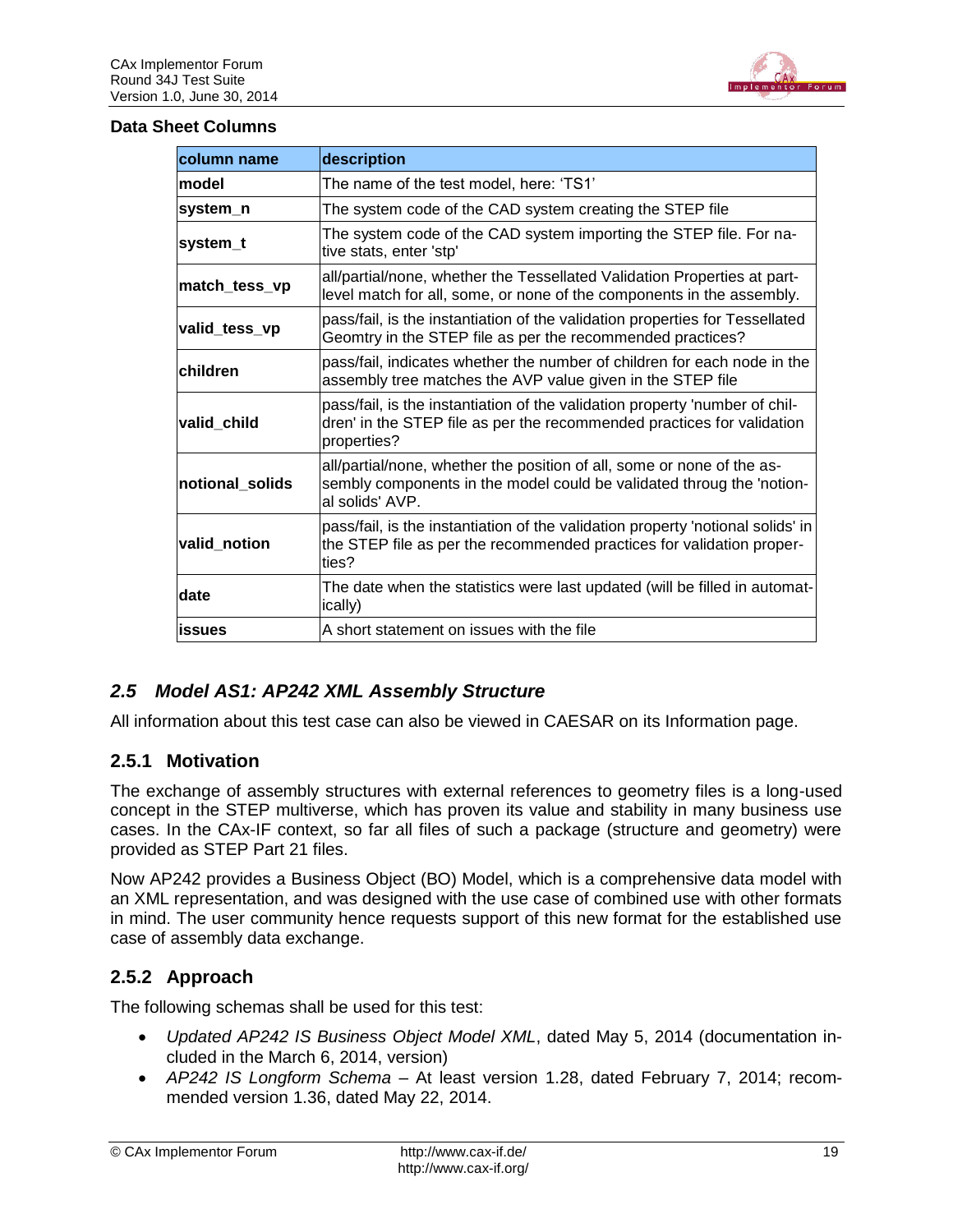

- *Recommended Practices for AP242 Business Object Model XML Assembly Structure*, version 0.x, dated June 18, 2014
- *Recommended Practices for External References*, version 3.1, dated January 20, 2014

All documents can be found in the member area of the CAx-IF homepages under "Information on Round 34J of Testing"; except for the External References Recommended Practices which are listed under Round 33J.

Each set of files (structure + geometry files) shall be provided as a ZIP package containing:

- One Part 21 file (AP203e2, AP214e3 or AP242 IS) for each of the five component parts
- For the assembly structure, either one AP242 BO Model XML file ("all-in-one" approach) or nine AP242 BO Model XML files (one for each level in the assembly structure plus one per component part file; "nested" approach) – see section 13.2 in the Recommended Practices for AP242 BO Model XML Assembly Structure.

#### **2.5.3 Testing Instructions**

The test model that will be used for this test is the well-known "AS1" model. Example file sets with external references for Part 21 files can be found in the public CAx-IF file library.

For those vendors who do not have the AS1 model at hand, modelling instructions can be found in the Round8J Test Suite document, which can be found on the "Joint Testing Information" pages of the CAx-IF web sites, dated 09-05-2001.



*Figure 8: Illustration of the AS1 Model*

<span id="page-19-0"></span>The aim of this test is to correctly transfer the assembly structure based on AP242 BO Model XML files, using either the "all-in-one" or the "nested" approach.

Since transfer of the AS1 geometry itself can safely be considered stable, there will be no geometry-related statistics. The evaluation will focus on completeness and correctness of the assembly structure (see [Figure 9\)](#page-20-0) and the external references.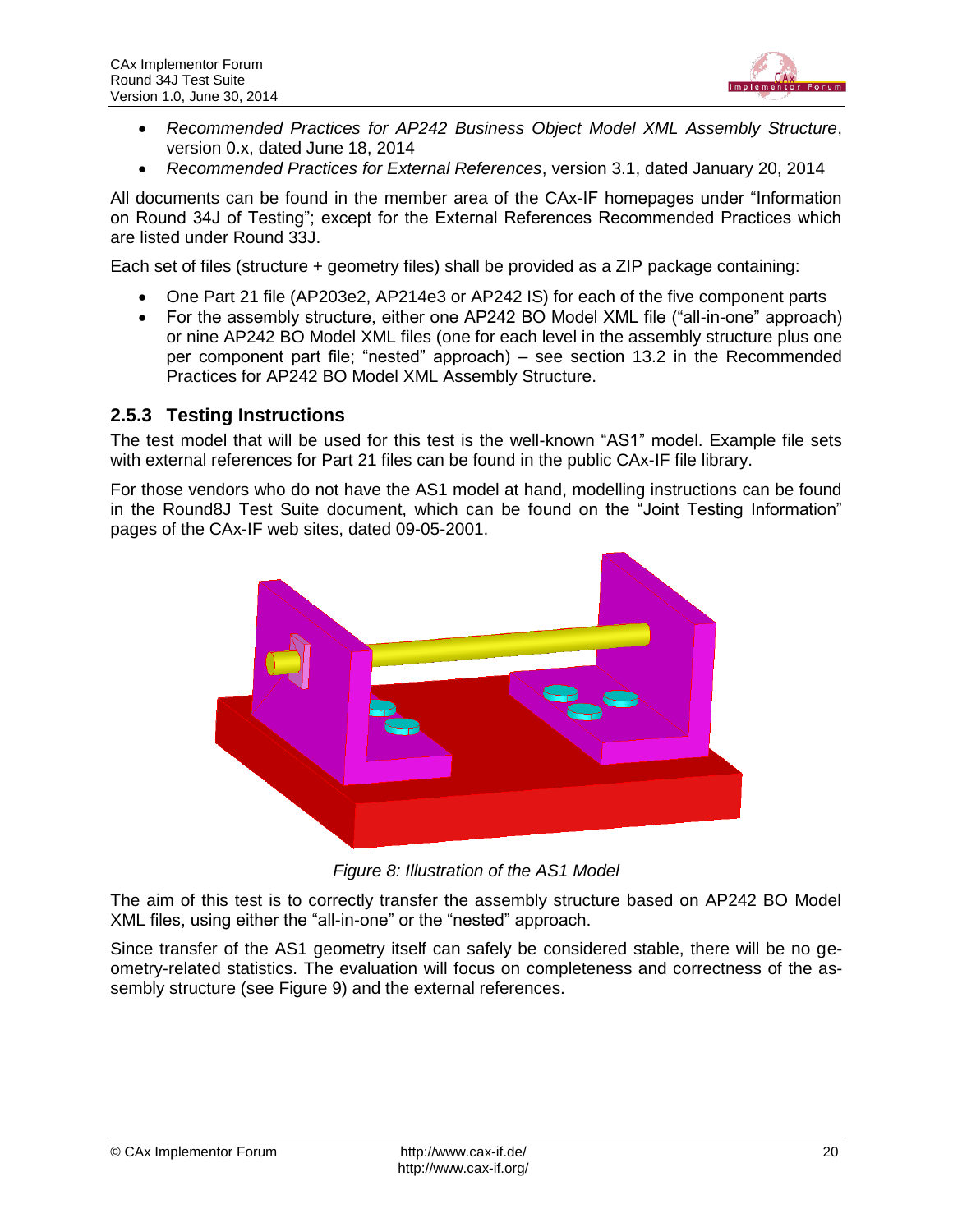



*Figure 9: AS1 Assembly Structure*

### <span id="page-20-0"></span>**2.5.4 Statistics**

For each STEP file exported or imported for the AS1 test case, vendors must submit the corresponding statistics to CAESAR. To do so, go to the [AS1 Data Sheet ], and either fill in the web form, or upload a comma-delimited file (.csv) with the data as listed below.

#### **Native Statistics**

When exporting a STEP file, report what data importing systems should expect to find. For numeric statistics, enter the respective value or 'na' if not supported. For other statistics, select either 'full support' (i.e. test case and Rec.Pracs. definitions are fulfilled), 'limited support' (meaning the implementation does not meet all criteria and issues may be expected on import), or 'na' if not supported.

#### **Target Statistics**

When importing a STEP file, report the results found after processing the file as described in the table below.

| column name | description                                                                                                                                                                                                                                  |
|-------------|----------------------------------------------------------------------------------------------------------------------------------------------------------------------------------------------------------------------------------------------|
| lmodel      | The name of the test model, here: 'AS1'                                                                                                                                                                                                      |
| system_n    | The system code of the CAD system creating the STEP file                                                                                                                                                                                     |
| system_t    | The system code of the CAD system importing the STEP file. For<br>native stats, enter 'stp'                                                                                                                                                  |
| fref found  | all/partial/none - indicates if all, some or none of the references to<br>the external files can be found in the assembly structure file(s),<br>and if they are correctly associated with the respective nodes in<br>the assembly structure. |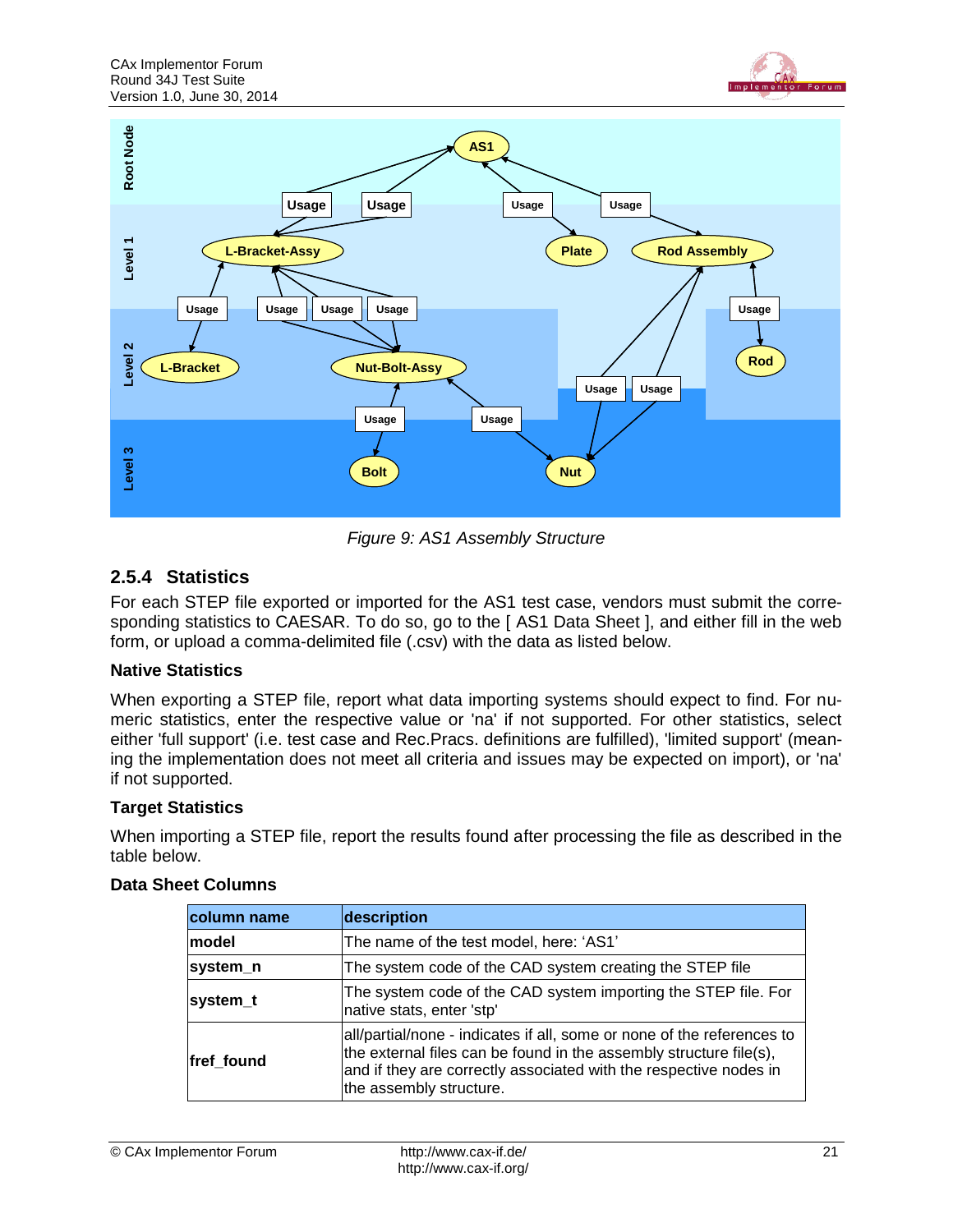

| fref_processed | all/partial/none - indicates if all, some or none of the referenced<br>files were be processed correctly to successfully construct the<br>overall model.                                |
|----------------|-----------------------------------------------------------------------------------------------------------------------------------------------------------------------------------------|
| assem_struct   | pass/fail - if the model structure (assembly tree) was transferred<br>correctly, i.e. no nodes have been added or removed, and all ele-<br>ments are on the correct hierarchical level. |
| assem_place    | all/partial/none - whether the placement of assembly components<br>lis correct                                                                                                          |
| <b>date</b>    | The date when the statistics were last updated (will be filled in<br>automatically)                                                                                                     |
| lissues        | A short statement on issues with the file                                                                                                                                               |

### <span id="page-21-0"></span>*2.6 Model CO1: Composite Materials*

A test case for composite materials will be added in a later version of this document.

### <span id="page-21-1"></span>**3 Production Models**

### <span id="page-21-2"></span>*3.1 PM29*

All information about this test case can also be viewed in CAESAR on its Information page.

### **3.1.1 Motivation**

In an attempt to test the STEP processors on real world models, the CAx Implementor Forum will be testing production parts in this round and future rounds of CAx-IF testing. These production models are characteristic for components and assemblies that are encountered in the aerospace and automotive industries. PDES, Inc. and ProSTEP iViP member companies and vendors have supplied these models. As they may contain data about current products of these companies, all native and STEP files related to these models have to be handled confidentially and their use is strictly limited to the CAx-IF activities.

### **3.1.2 Approach**

Testing of Production Models focuses mainly on data quality, not on specific functionalities. Assemblies should therefore be exported as a single STEP file. The file format should be either AP214 (IS or  $3^{rd}$  Ed.), AP203 ( $2^{nd}$  Ed.) or AP242 IS (schema version 1.28 or later). In order to support quality validation of the Production Model exchange, all vendors shall include the maximum level of Validation Properties they support, and report them in the statistics. PMI may be included as Polyline Presentation, if defined in the native models.

### **3.1.3 Testing Instructions**

The native models as provided by the user companies should be exported to STEP by all participants who maintain a STEP processor for the respective CAD system. The native models are available on the CAx-IF File Repository in the member area. Once there, browse to the subfolder "Round 34J > Production Models".

### **3.1.4 List of available models**

As of version 1.0 of this document, no production models are available for testing.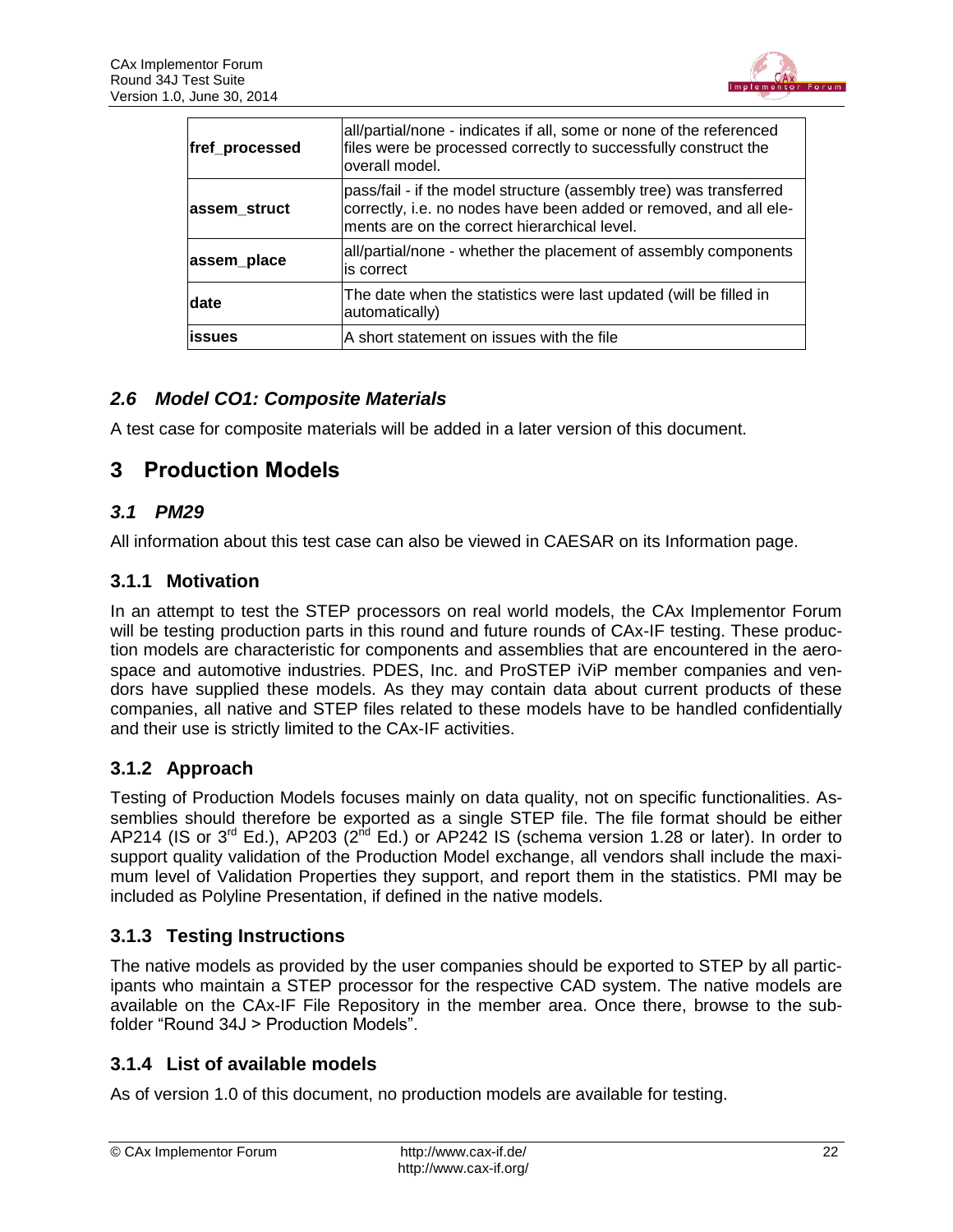

### **3.1.5 Statistics**

For each STEP file exported or imported for the PM29 test case, vendors must submit the corresponding statistics. To do so, go to the [ PM29 Data Sheet ], and either fill in the web form, or upload a comma-delimited file (.csv) with the data as listed below.

#### **Native Statistics**

When exporting a STEP file, report what data importing systems should expect to find. For numeric statistics, enter the respective value or 'na' if not supported. For other statistics, select either 'full support' (i.e. test case and Rec.Pracs. definitions are fulfilled), 'limited support' (meaning the implementation does not meet all criteria and issues may be expected on import), or 'na' if not supported.

#### **Target Statistics**

When importing a file, report the results found after processing the file as described below:

| column name       | description                                                                                                                                                                               |
|-------------------|-------------------------------------------------------------------------------------------------------------------------------------------------------------------------------------------|
| model             | The name of the test model, here: 'PM29'                                                                                                                                                  |
| system_n          | The system code of the CAD system creating the STEP file                                                                                                                                  |
| system_t          | The system code of the CAD system importing the STEP file. For<br>native stats, enter 'stp'                                                                                               |
| unit              | The unit the model is designed in                                                                                                                                                         |
| volume            | Total volume of all solids                                                                                                                                                                |
| validation volume | Total volume of all solids as received via the validation property ca-<br>pability                                                                                                        |
| valid vol         | pass/fail, is the instantiation of the validation property 'volume' in the<br>STEP file as per the recommended practices for validation proper-<br>ties?                                  |
| area              | Total surface area of all solids                                                                                                                                                          |
| validation_area   | Total surface area of all solids (entire assembly), as received via the<br>validation property capability                                                                                 |
| valid area        | pass/fail, is the instantiation of the validation property 'area' the STEP<br>file as per the recommended practices for validation properties?                                            |
| <b>CX</b>         | Centroid of all solids                                                                                                                                                                    |
| <b>cy</b>         |                                                                                                                                                                                           |
| CZ                |                                                                                                                                                                                           |
| validation cx     | Centroid of all solids (entire assembly) as received via the validation<br>property capability                                                                                            |
| validation_cy     |                                                                                                                                                                                           |
| validation cz     |                                                                                                                                                                                           |
| valid cent        | pass/fail, is the instantiation of the validation property 'centroid' in the<br>STEP file as per the recommended practices for validation proper-<br>ties?                                |
| model_size        | model_size is the length of the space diagonal of the 3dimensional<br>bounding box enclosing all entities in the model. The result is the<br>Centroid deviation divided by the model_size |
| dimension         | The number of dimensions processed                                                                                                                                                        |
|                   |                                                                                                                                                                                           |